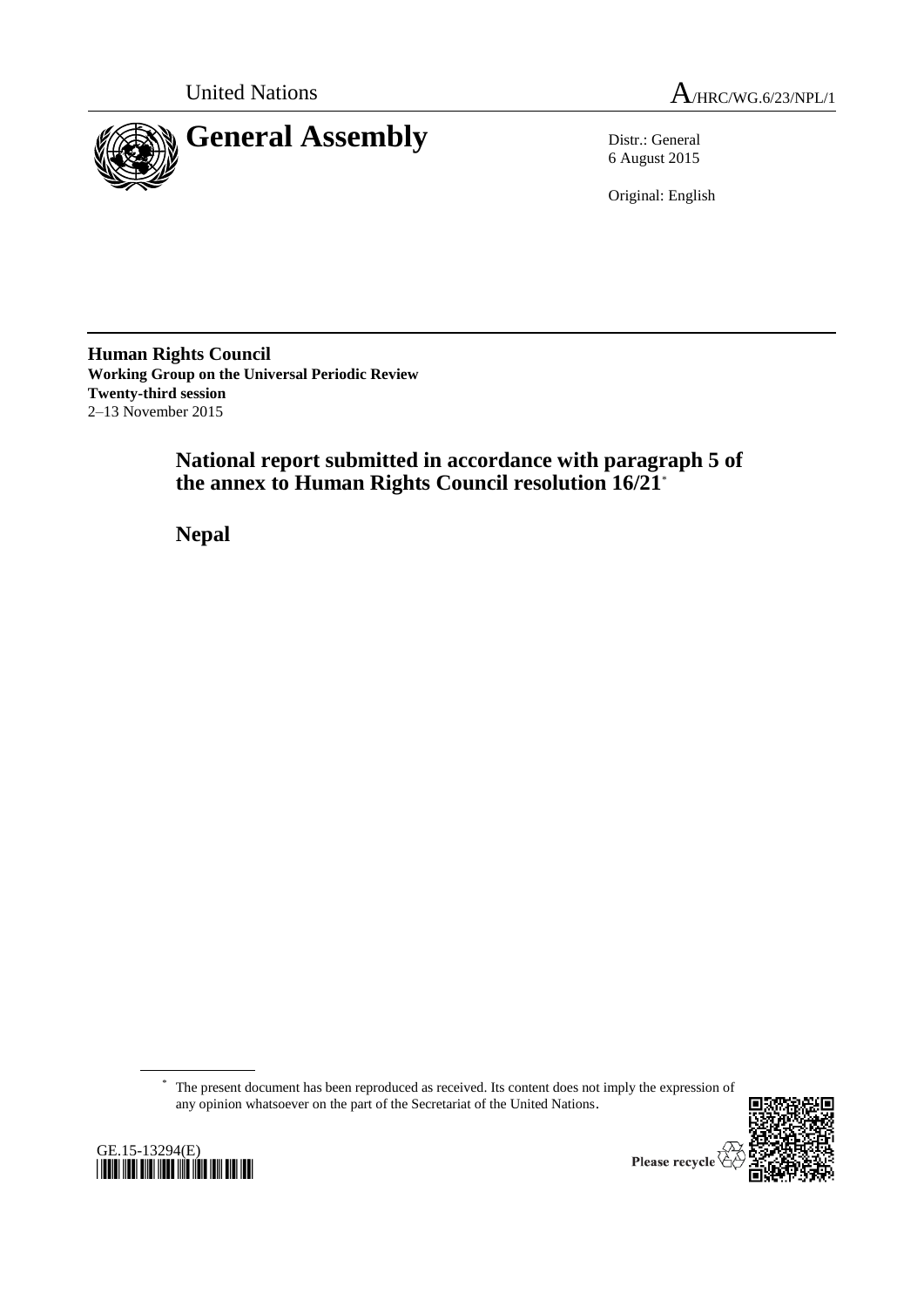# **Process of drafting**

1. The report has been prepared through a broad consultation with the National Human Rights Institutions (NHRIs), civil society organizations (CSO) and media, among others. A committee formed by the Government of Nepal (GoN), with cross sectoral representation to prepare the Report conducted five regional consultations and one national interaction programme with over 750 participants.<sup>1</sup> In addition to this, the views and concerns expressed in the consultations run separately by the NHRIs and CSO have been taken into account in the report.

# **Policy on human rights**

2. Promoting a human rights culture and mainstreaming a human rights agenda in its entirety to fulfil national and international obligations and commitment is a cardinal principle of the GoN. The GoN has introduced the Human Rights Based Approach (HRBA) in formulation and implementation of all public policies, developmental plans and programmes. Nepal has implemented periodic National Human Rights Action Plans (NHRAPs) in collaboration with the NHRIs and CSO for 11 years. At present, the GoN is implementing its fourth five year NHRAP for the period 2014 to 2019 to develop collective ownership and integrate human rights programmes into the country's periodic development plans. The NHRAP covers eighteen thematic areas to fulfil the obligations including from treaty bodies and UPR recommendations.<sup>2</sup>

# **Improvements in the normative and structural framework**

3. The GoN has shown its strong commitment to the international normative frameworks by ratifying core international human rights instruments<sup>3</sup> and internalizing them in the domestic system. Enactment<sup>4</sup>, tabulation of Bills in the Legislature Parliament<sup>5</sup> and draft formulation<sup>6</sup> of human rights related legislation is a continuous process. The GoN has strengthened the institutional structures<sup>7</sup> for the protection and promotion of human rights including through the establishment of the NHRIs, providing continuous support to them, and formation of separate mechanisms on human rights at all ministries and security forces. The GoN is investing to reform prisons. $8$  Some positive improvements in the normative and structural framework after the first cycle of UPR include, establishment of transitional justice mechanisms, significant improvement in security system and the improvement in the functioning of the criminal justice system.

# **Follow-up of the recommendations**

4. The implementation of the UPR recommendations is being carried out under a Plan of Action with periodic follow-ups. Progress on the recommendations is presented below by clustering them under different thematic categories with the relevant recommendation number super texted with them.

### **Constitution making process<sup>9</sup>**

5. The country has moved ahead towards the path of new constitution making process. The preliminary draft of new constitution prepared by Constitution Drafting Committee following an understanding between the major political parties on major issues, has been endorsed in principle by the Constituent Assembly (CA) on 7 July 2015. The GoN has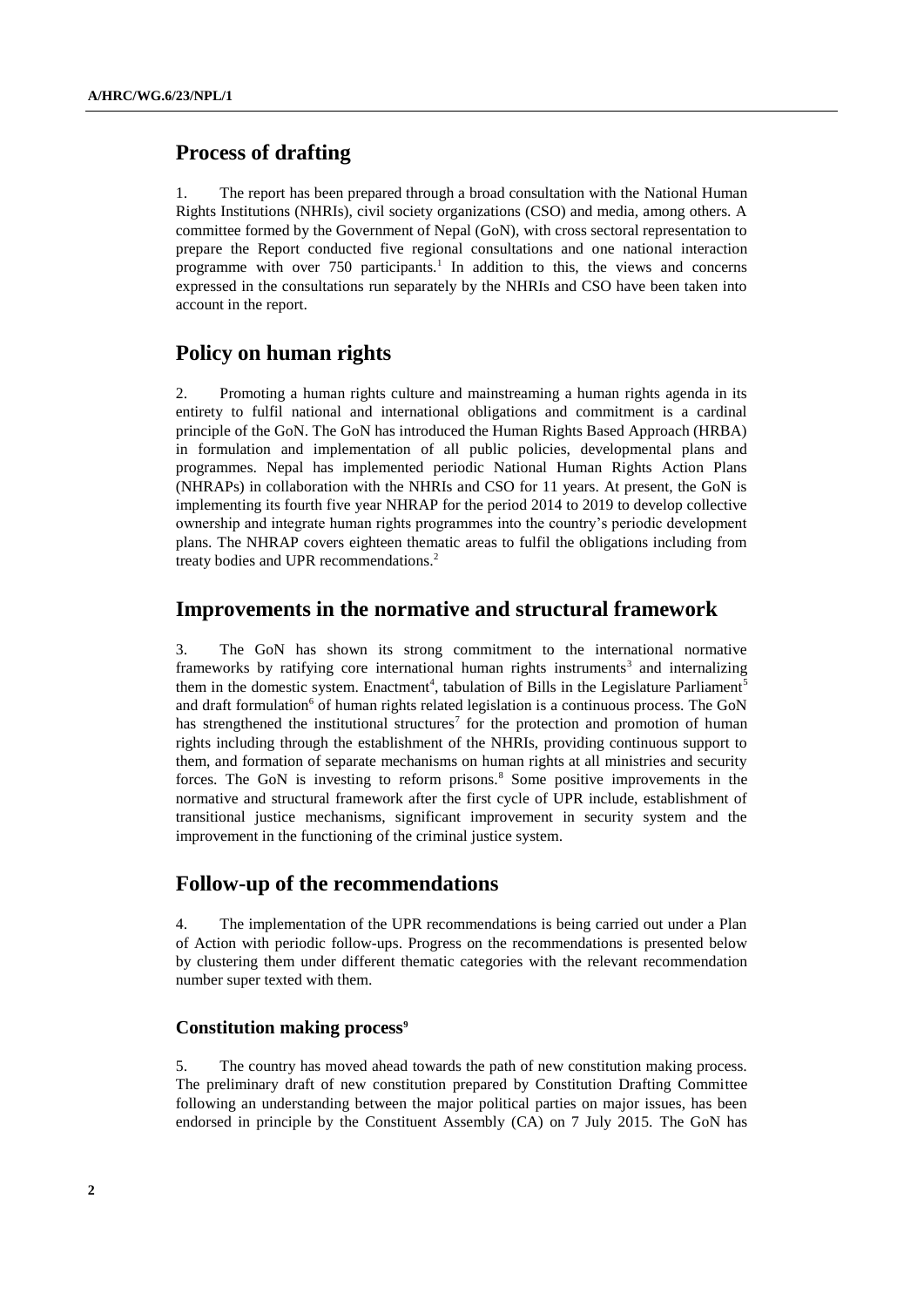extended its full support to the CA, and political parties are in further dialogue to finalize the draft of the constitution through the democratic process including public consultations.<sup>10</sup> The GoN believes that the new constitution will ensure all fundamental rights and freedoms including freedom of religion and right to equality of all people in line with international standards.

6. The CA reflects the broad diversity of the Nepalese society. The representation of women in parliament has increased from 2.9 percent in 1995 to 29 percent in 2015. The GoN believes that the CA will be able to make a new constitution that ensures the effective and meaningful participation of women in State organs.

### **Human rights defenders<sup>11</sup>**

7. The GoN has implemented Guidelines on Incidental Insurance for Journalists, 2013.<sup>12</sup> National Human Rights Commission (NHRC) has also developed Guidelines for the safety of human rights defenders. Moreover, a new media policy which is under consideration at the Cabinet also addresses the safety concerns of journalists. Law enforcement agencies have been given instructions through Ministry of Home Affairs (MoHA) for safeguarding the rights of the human rights defenders, journalists and women human rights defenders. The GoN is committed to removing any hindrance in the enjoyment of rights and freedom by human right defenders, and to take legal actions against perpetrators.

### **Freedom of assembly<sup>13</sup>**

8. The Interim Constitution (hereinafter referred to as the Constitution) guarantees the right to freedom of opinion and expression, freedom of peaceful assembly, freedom to form political parties or organizations, or unions and associations. The Civil Rights Act, 1955, further protects these fundamental freedoms. The GoN has always respected the freedom of assembly. Declaring some public places as restricted zones by issuing official notification to maintain public order and peace should not be considered as an unreasonable restriction on this freedom. Furthermore, security forces are being regularly trained to strictly follow the policy on minimum use of force even in controlling violent situations.

### **Labour rights<sup>14</sup>**

9. The Labour Act, 1992, ensures equality in employment and recruitment procedures, as laid down in the ILO Convention No. 111. Ministry of Labour and Employment (MoLE) has been revising this Act and other labour related legislations to make them more compatible with the ILO Conventions. The GoN's target is to rehabilitate *Kamaiyas* and *Haliyas* within the next two to five years respectively.<sup>15</sup>

10. The GoN has been developing further standards on occupational safety and health for labourers in accordance with the Labour Act.<sup>16</sup> Industries have been categorized into four different categories according to the level of hazard/risk. An Integrated Social Security Bill approved by the Cabinet to submit at the Parliament plans to establish a 'Contributory Social Security Fund' with an aim to enhance the social security of the labourers working in the informal sector. The Fund may establish a variety of welfare schemes for labourers.<sup>17</sup>

11. The GoN has enforced a new remuneration as well as a social security package for workers of enterprises.<sup>18</sup> The local authorities are monitoring the compliance with the wage rates. However, they have been facing challenges in effective enforcement of the minimum wage, particularly due to the lack of complaints from affected persons. The MoLE plans to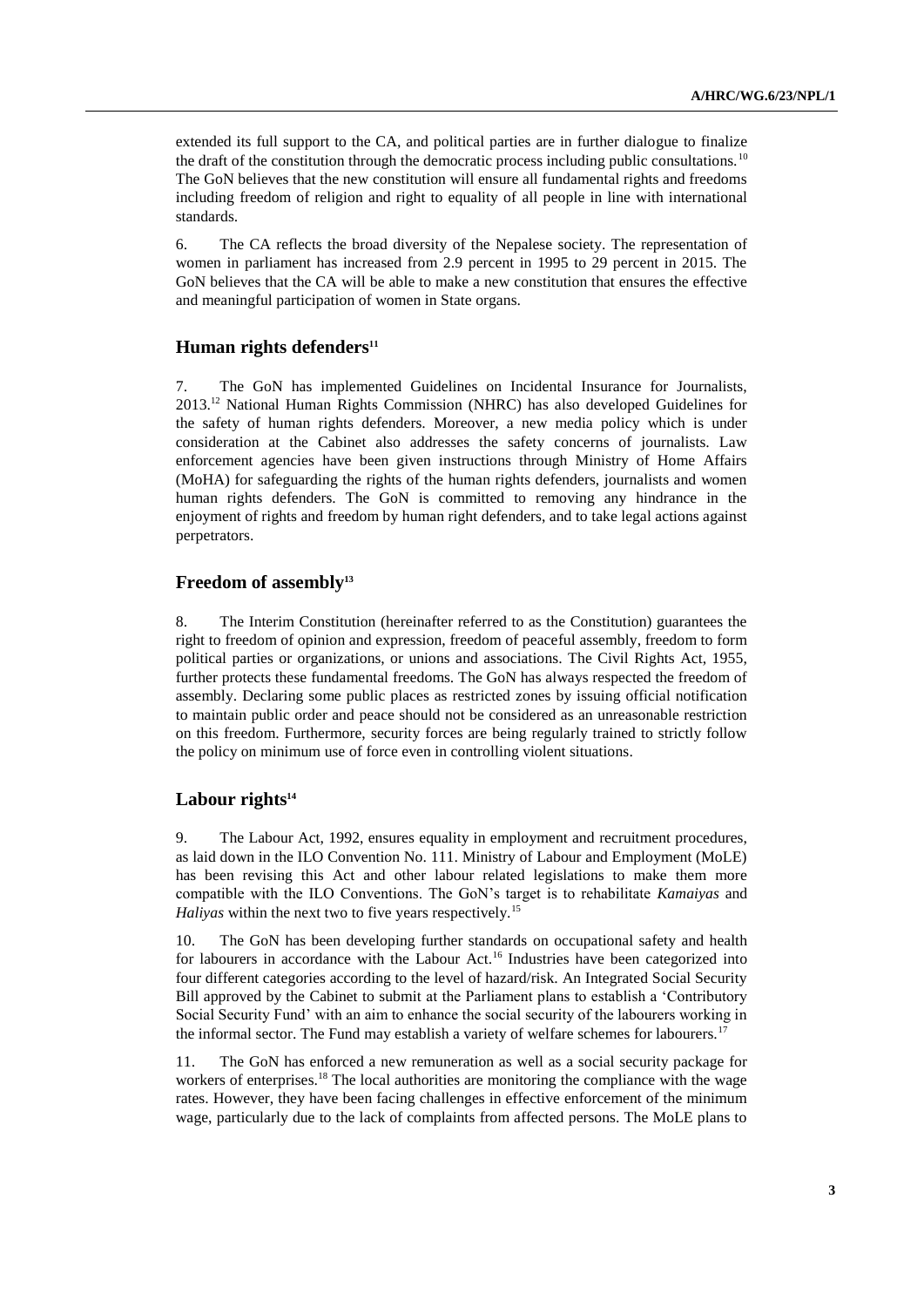establish a high level authority to protect the rights of labourers and to monitor the implementation of minimum wage.

12. The GoN has undertaken a number of measures to prevent and manage the risk of exploitation of migrant workers. The Foreign Employment Promotion Board through agreements with financial institutions is facilitating loans for aspiring migrant workers. By mid-April 2014, Rs. 2,672.14 million had been lent to the needy having contributed to the employment of 20,806 individuals. To help migrant workers obtain better jobs in the international market, the GoN has been providing skill training to them. By mid-April 2014, 4,500 persons have been provided with capacity enhancement training from the Council for Technical Education & Vocational Training (CTEVT). Similarly, 14,935 persons have benefitted from orientation training. The number of individuals getting permits to migrate abroad has been on the rise. The number of previously unregistered migrants who received labour permits in 2013/14 was 60,880 compared to 38,076 in 2012/13. Remittance has contributed to the national economy as well as to the individual households.<sup>19</sup>

13. The GoN has signed Memorandum of Understanding (MoU) with five labour destination countries,  $^{20}$  to safeguard the migrant workers from labour exploitation and it has been working to sign the MoU with each destination country which hosts over 10,000 Nepali migrant workers. Minimum wage for migrant labourers has been fixed in five destination countries.<sup>21</sup> Labour attachés have been employed at the Nepalese missions in seven labour receiving countries.<sup>22</sup> With an aim to help rescued women migrant workers, Safe houses have been operationalized at four Nepalese missions aboard.<sup>23</sup> One such house has also been established in Kathmandu for returnee women migrants.

14. Foreign Employment Policy, 2012, Procedures on Registration and Renewal of Orientation Training Institutions for Foreign Employment, 2014 and Guidelines for Sending Domestic Workers in Foreign Employment,  $2015$  among others<sup>24</sup> have been put in place to protect the rights and interests of migrant workers. A separate policy on safe migration is being drafted in order to address illegal and undocumented migration and ensure safe migration. Structural mechanisms are in place to promote safe, dignified and decent foreign employment and to create an enabling environment for relations among employers, workers and other stakeholders.<sup>25</sup> Financial support has been provided, through the Foreign Employment Promotion Board, to 638 families of deceased workers and 69 injured ones. Besides rescuing the employees stranded in foreign countries, support has been provided to transport 300 dead bodies to the concerned districts. Foreign Employment Tribunal has been established to provide easy and speedy access to justice to the victims of foreign employment.<sup>26</sup>

### **Poverty, basic services and employment<sup>27</sup>**

15. The GoN is implementing poverty alleviation policy through periodic development plans to ensure social and economic justice particularly to vulnerable and marginalized groups. Programmes have been carried out for the last two decades with poverty alleviation at the core of development agenda. From the Tenth Plan onwards, poverty has been classified into income poverty, human poverty, and social exclusion. Analyses of these dimensions show notable decrease in overall poverty and improvement of the Human Development Indices of the Nepalese people. Population under the poverty line shows a declining trend.<sup>28</sup> However, the devastating earthquake of 25 April and its aftershocks are likely to increase the poverty level in the most affected areas by 2.5 percent to 3.5 percent.<sup>29</sup>

16. The GoN has carried-out a survey with the aim to collect scientific data on the poor. To provide ID cards for the poor, it has identified 356,418 poor households in twenty-five districts through the survey. The survey will also be extended to the remaining districts.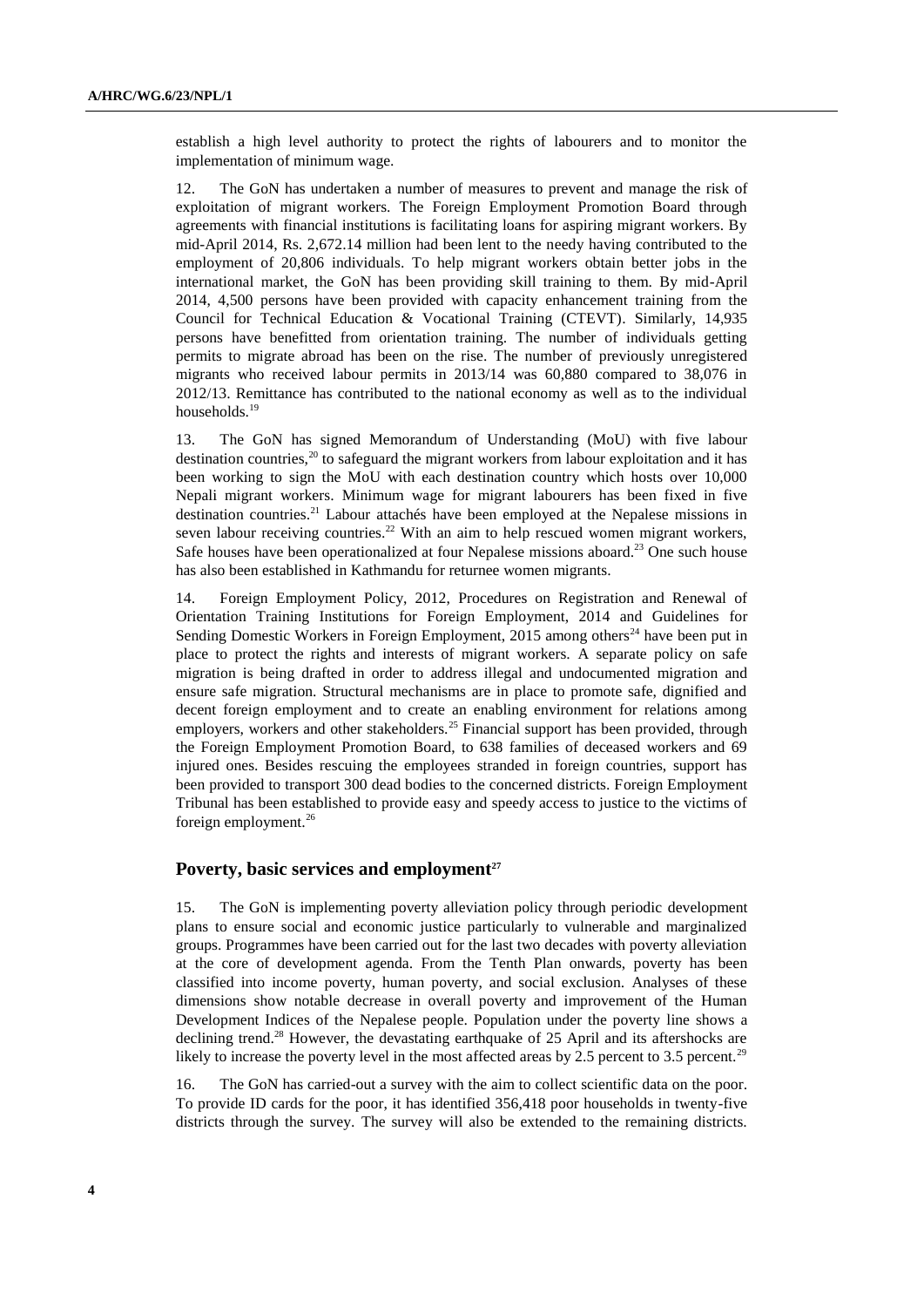The 2011 census data provides disaggregated data based on ethnicity, nationality, gender and so on. $30\,$  It shows that in the last seventeen years, the poverty level has decreased to 15.46 percent from 21.56 percent in the urban areas and to 27.43 percent from 43.27 percent in the rural areas. In order to address this gap between the urban and rural areas, the Poverty Alleviation Fund (PAF) is currently working in 59 out of 75 districts of Nepal. The PAF is assisted by the World Bank, which has recently agreed to provide 85 million US dollar to finance the ongoing and new programmes until September 2017. The International Fund for Agricultural Development is also contributing financial assistance to the PAF.<sup>31</sup> With the objective of assisting those living in extreme poverty, the PAF has been helping the GoN in working towards reducing poverty to 21 percent by the end of 2015. Until April 2014, the PAF has assisted the formation of 23,788 community organizations of the poor to carry out different livelihood enhancing and capacity development activities. The programme has benefitted 663,151 poor households, mostly indigenous communities, *Dalits*, and women. Of these, 75 percent are women, 65 percent are those who do not have sufficient food for more than 3 months a year. For inclusive development, the GoN in its current  $13<sup>th</sup>$  plan has focussed on demand driven and community based development approach at the local level. The programme has supported communities to become selfemployed through income generation and community infrastructure related schemes.

17. The GoN is making food available through its agencies and programmes which include 'Food for Work' and 'School Feeding' programmes to safeguard the right to food of the poor and disadvantaged living in remote areas. The GoN supports these people through social and economic support<sup>32</sup> and is working to prepare legislation on employment.

18. The CTEVT is providing skills oriented training, technical support and soft loans to *Dalits*, indigenous nationalities, women and persons with disabilities (PwDs).<sup>33</sup> The Far Western Development Commission and Karnali Development Commission have been constituted for the overall development of vulnerable and marginalized communities in the Far Western Region and Karnali Zone respectively.<sup>34</sup>

### **Financial and technical assistance for human rights and MDGs<sup>35</sup>**

19. Development Cooperation Policy, 2014,<sup>36</sup> aims at receiving and mobilizing effective assistance from international community based on national priorities. As an LDC, LLDC and a country emerging from conflict, Nepal is in need of enhanced international support for economic development and reconstruction of infrastructure damaged and destroyed due to the conflict and the devastating earthquakes. Under the United Nations Development Assistance Framework, 2013, the Country Programme Action Plan, 2013–2017 was signed between the GoN and UNDP in September 2013. This aims at addressing the transitional needs of the country and contributing to achieving long-term development goals.

20. In line with the overarching goal of the Istanbul Programme of Action (IPOA) for the LDCs for 2011–2020, the GoN has a plan to graduate from the LDC status by 2022. Nepal's Development Cooperation Policy, 2014 also encourages the development partners to extend their support to Nepal as per the guidelines outlined in the IPOA document. $37$ 

## **Climate change<sup>38</sup>**

21. The GoN has been implementing the Climate Change Policy, 2011. The National Framework of Local Adaptation Plan for Action has been approved to implement the National Adaptation Programme of Action, 2010, and preparing the Reducing Emissions from Deforestation and Degradation Strategy to benefit the country and forest resource user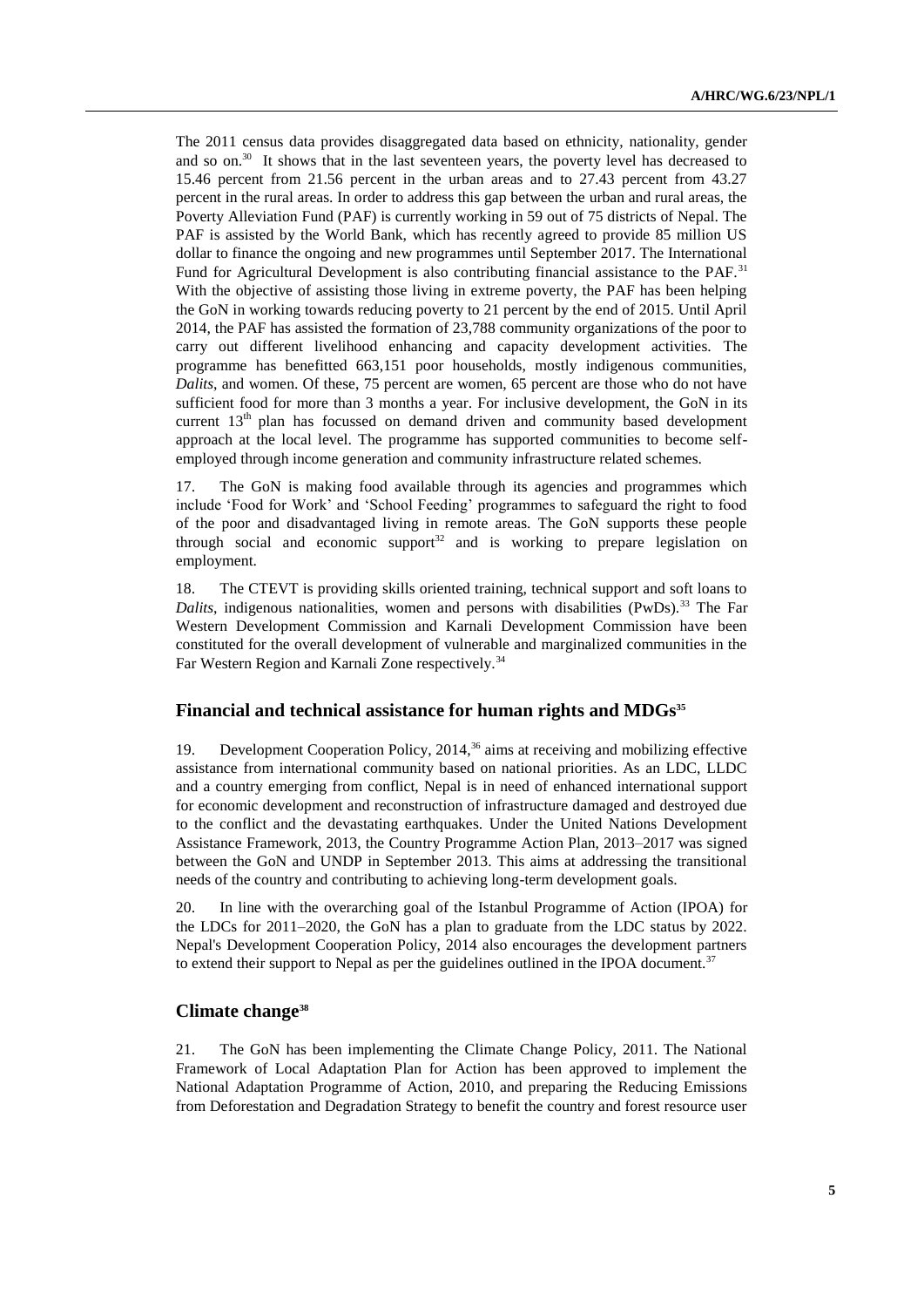communities. The Nepal Climate Change Support Programme, funded by the European Union and DFID has utilized this framework to implement adaptation actions in 14 districts of mid and far western development regions of Nepal. After COP 17 in Durban, South Africa, Nepal took the leadership of the LDC Coordination Group of UNFCCC negotiation process established in 2001. Nepal has been strongly raising the LDCs' concerns in international fora for increased international cooperation and support to deal with the threats of climate change. It needs more support from the international community and countries to receive payment on carbon trading.

### **Housing programmes and implementation of Lands Act<sup>39</sup>**

22. The GoN is implementing a national housing policy, based on the concept of 'housing for all', and with objective of providing government support to low-income groups and ensuring planned human settlement. The  $13<sup>th</sup>$  Plan aims to provide safe and affordable housing facilities for planned settlement. Standard Operating Procedures to operate planned settlement programme for the poor were developed in 2014. The GoN has introduced National Shelter/Housing Plan, 2014<sup>40</sup> to ensure favourable, secure and environmental friendly shelter for all income groups. A number of programmes such as, housing to lowincome families, physical improvement of habitation of landless squatters, rural housing development, land and housing development programme and rehabilitation of displaced families have been carried out. The GoN continues the Citizens Residence Programme (*Janta Aawas Karyakram*), which is intended to provide good housing facilities to the poor and the marginalized. Under the programme, the GoN plans to build 1,762 residential buildings for the *Dalits*, poor Muslims, *Chepang, Badi, Kusunda, Gandharva, Raji, Lodh*  and other disadvantaged communities in the fiscal year 2014/15. So far 4,850 houses have been constructed and distributed to such people. The GoN is providing alternative support for the resettlement of genuinely landless squatters. Construction works are underway in *Ichangu* of Kathmandu for providing residences to genuine squatters, urban poor and low income groups and with a view to managing unplanned settlements. Concessional housing loans are provided through finance companies, revolving funds and income-generating funds to the backward families including women, *Dalit*, bonded labourers and indigenous nationalities. Nepal Housing Finance Limited and the Employee Provident Fund have granted concessional loans worth NRs. 400 million and NRs. 119 billion respectively. The Employee Provident Fund has constructed 109 low cost houses in Pokhara, 1,100 in the outskirts of the Ring road of the Kathmandu valley and 500 outside the Kathmandu valley.<sup>41</sup> The National Housing Plan has proposed a ten years programme with special focus on marginalized groups.<sup>42</sup> Similarly, a proposed ten year plan of housing for others (excluding marginalized group) aims to construct 1,610,000 houses including residential flats, residential houses and land plots.<sup>43</sup> In the FY 2012/13, the GoN had expenditure of NRs. 11.074 billion on housing and community amenities that include housing and community development, water supply, and others. Land and financial support are being provided to freed bonded labourers and landless people. Besides, the GoN has been implementing National Land Use Policy, 2013, for the overall management of land including categorization of land to protect agricultural land to ensure food safety.<sup>44</sup> Considering the new challenges arisen due to the earthquake, the GoN has requested international assistance to support reconstruction efforts.

### **Right to education<sup>45</sup>**

23. The education policy has been structured to achieve the fundamental right to education and MDG 2 by 2015. A Bill to make basic education compulsory and free is under consideration at the Ministry of Education (MoE). The GoN is making considerable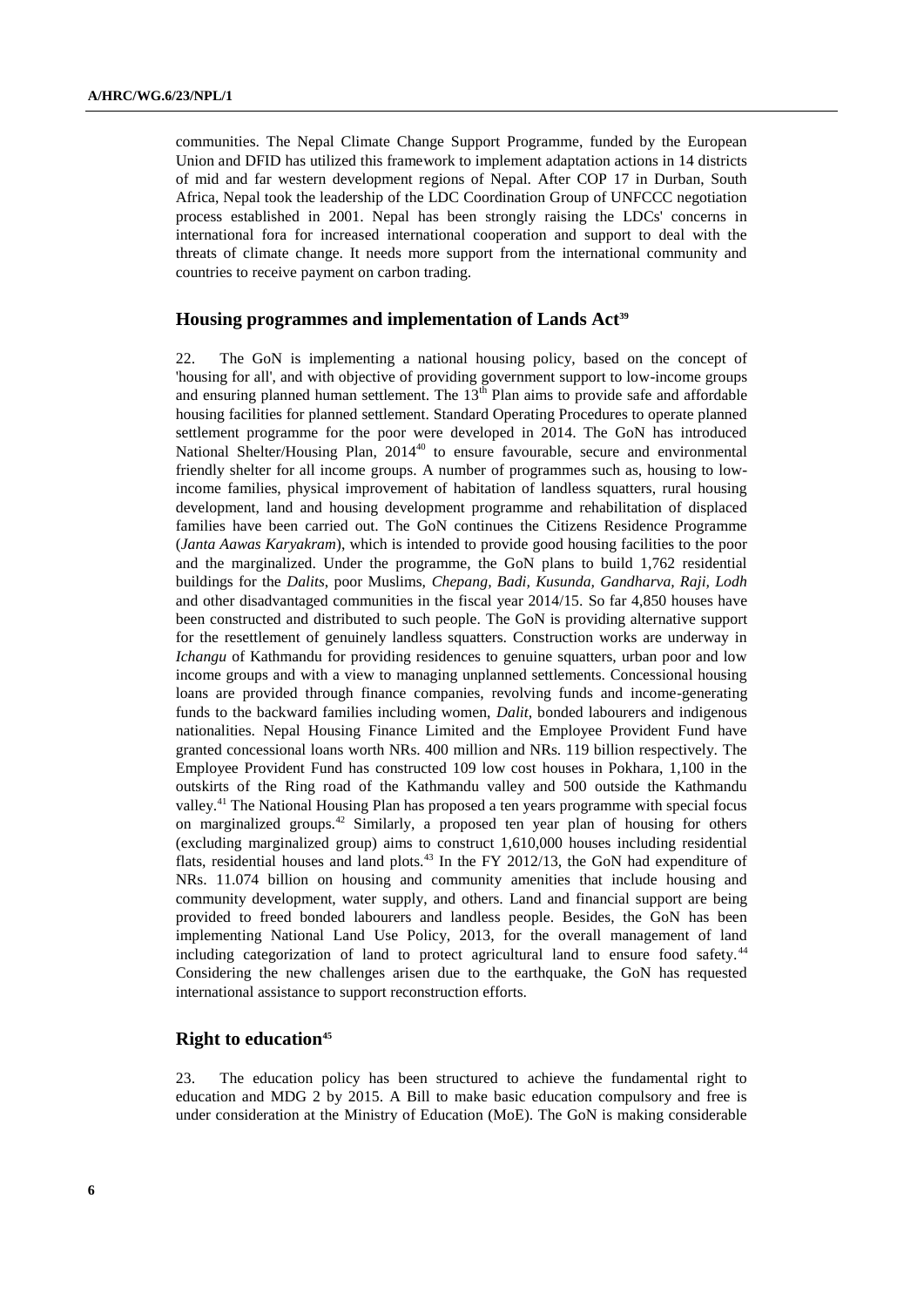efforts to gradually provide secondary education (up to  $10<sup>th</sup>$  standard) for free at the community schools and make primary education compulsory. The  $13<sup>th</sup>$  Plan targets to ensure the implementation of free and compulsory primary education through strict adherence to the Education for All National Plan of Action. The 'Welcome to School' programme is conducted at the beginning of every academic year in all schools. Communities are encouraged to run primary schools in their mother tongue. The GoN has drafted Multilingual Education Implementation Guidelines, 2009, aiming to implement multilingual education in 7,500 schools by 2015. Till date, 24 schools have been providing such education. School course-books have already been prepared in 16 mother tongues. The GoN is implementing the School Sector Reform Plan, 2009–2016 (SSRP), which aims at restructuring the school education covering grade one to twelve, while specifying education from grade one to eight as basic education. Various data show a trend of improvement in ensuring right to education in terms of increment in net enrolment rate, trained teachers, literacy rate, and government expenditure.<sup>46</sup> A significant number of schools in the earthquake affected areas have been damaged or destroyed. The GoN has taken temporary measures until reconstruction takes place to ensure that all children continue to have access to education.

24. The National Action Plan on Education for All, 2001–2015, has identified goals of elementary child education and development programmes, based on four pillars, namely, survival, development, protection and participation. The SSRP plans to implement free and compulsory primary education programmes in 500 VDCs/municipalities. Till date, 1,173 VDCs are declared having access to free and compulsory primary education and two districts, *Lalitpur* and *Dhadhing* were declared as fully literate districts in June–July 2014.

25. According to the Economic Survey, 2013, only 24.4 percent of the people living below the poverty line have access to primary education, 20.8 to secondary education and 17.9 to higher education. In order to address the gap, focus is laid on increasing the enrolment rate of girl children from *Dalit*, indigenous people, minorities, marginalized and backward communities. In order to ensure the access to education for adolescent girl, one female teacher is assigned in each community owned school to hear complaints and for psychosocial counselling. After the completion of the secondary education, 400 adolescent girls are accommodated in 20 feeder hostels. Training of trainer programmes on adolescent girl education are conducted in different districts. Likewise, the GoN has formulated an equity strategy for school education. The MoE has launched a Food for Education Programme in selected areas. Separate toilets for girls and boys are being constructed in each school. The number of schools having toilet facilities has increased<sup>47</sup> In the Fiscal year 2014/15; the GoN has planned to construct additional 1,285 school buildings and 3,230 toilets in schools.

26. Various programmes have been launched to ensure inclusion and gender mainstreaming in education.<sup>48</sup> The GoN is implementing education and training programmes for freed *Kamlari*. Freed *Kamlari* have been receiving scholarships, hostel and other support from the GoN. A Food for Education Programme targeting *Kamlaris* has been conducted in selected areas. Children from different marginalized groups have received different support including scholarship schemes.<sup>49</sup>

### **Right to health<sup>50</sup>**

27. The GoN has approved a new National Health Policy, 2014, and Health Insurance Directives, 2014, to ensure the right to health as a fundamental right of every citizen.<sup>51</sup> Similarly, the Second Long-Term Health Plan, 1997–2017, and population and sanitation related policies have been put in place.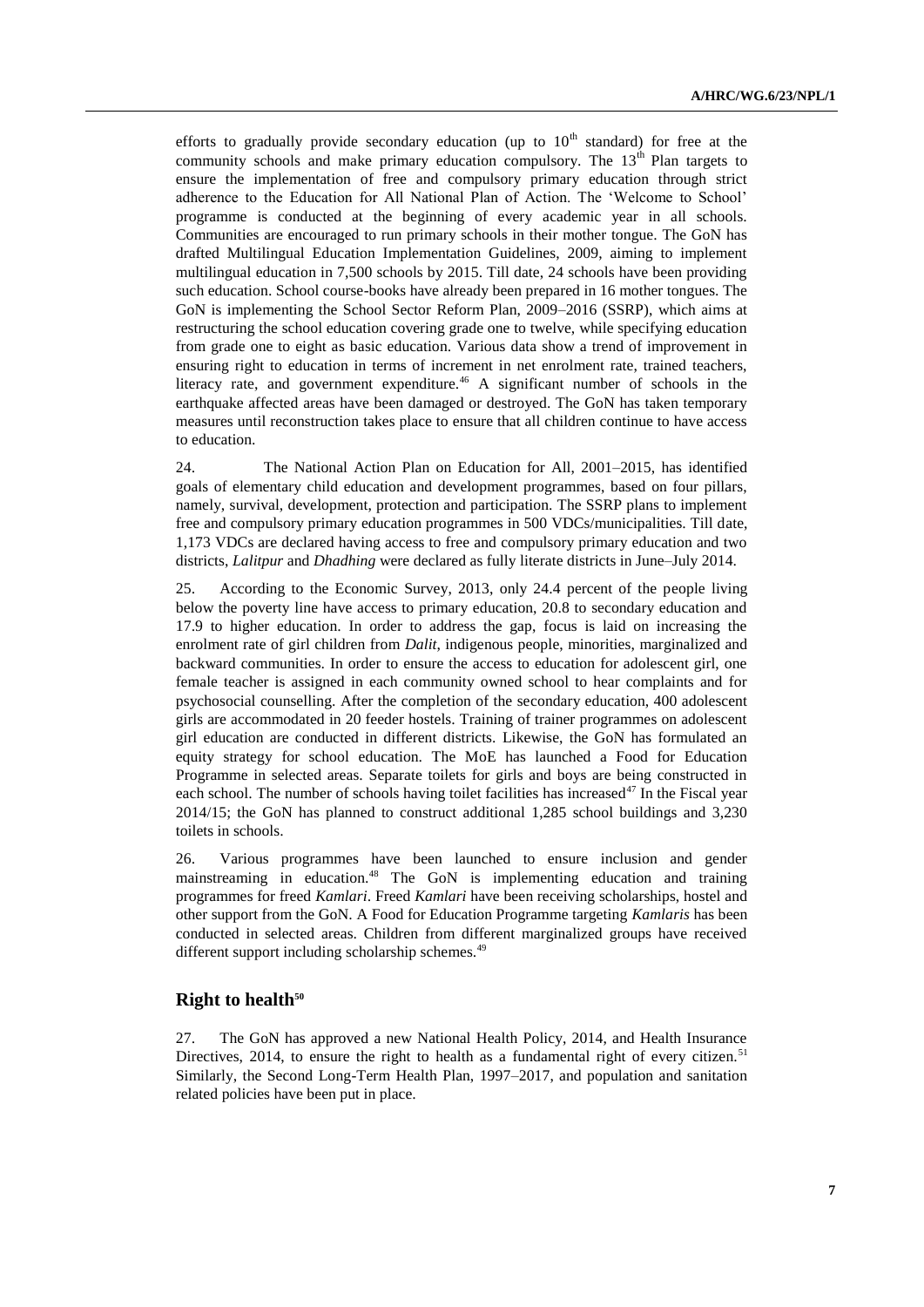28. Although the number of government health care institutions has remained constant for the last two years, the number of beds has increased from 7,035 (in 2011) to 7,285 (in 2013), health care human resources have increased from 82,994 (in 2011) to 93,495 (in 2013). The GoN has implemented free health service in primary health care institutions and district hospitals. Now the people have free access to 70 kinds of medicines at public health facilities.<sup>52</sup> Pregnant women are entitled to free maternity service at all governmental hospitals and private hospitals that have agreements with the Ministry of Health and Population (MoHP). A transportation allowance is provided to those women who give birth at a health institution. Moreover, the poor, indigent, PwDs and women volunteers are entitled to full free medical service. The GoN is implementing separate guidelines to ensure the quality of private and community-owned health care services.

29. The GoN plans to introduce health insurance programme in 15 districts selecting three from each development region. The GoN is planning to upgrade all the sub-health posts to health posts, to upgrade the hospitals and health centres, to establish ICU wards in five zonal hospitals, and to establish geriatric ward in all zonal hospitals by the end of FY 2014/15. The GoN is also planning to: a) increase the positions of specialist doctors for the effectiveness of health services; b) increase the number of doctors in primary health centres; c) provide non-practice allowance in order to encourage doctors working in remote and rural areas; d) initiate the pre-examination of kidney disease in 500 health posts, 300 primary health centres and hospitals; e) start "Midwifery" education for promoting the policy of providing maternal care services through skilled health personnel; and f) double the travel allowance and increase the dress allowance to Rs. 5,000 for women health volunteers.

30. The GoN is making efforts to increase the rate of child immunization from existing 83 percent to 100 percent and has formulated the National Immunization Operation Rules, 2013, to establish an immunization fund to ensure sustainable financial sources for immunization. Nepal is committed to the "Health for All" as pledged in the Alma-Ata Declaration of 1978 and to the achievement of the internationally agreed health related goals. Significant achievements have been made in several areas. Maternal mortality rate has gone down to 281 per 100,000, total fertility rate to 3.1, under five mortality rate to 54 per 1,000, and infant mortality rate to 46 per 1,000. It is planned to reduce the maternal mortality to 134 per 100,000. 1,555 birth centres across the country are providing 24 hour service to reduce the maternal mortality rate. 45 percent of the pregnant women are getting delivery service from trained birth attendants. The average life expectancy has gone up to 63.3 years. The population under the age of five with moderate and severe underweight has declined.

31. The Constitution ensures woman's right to reproductive health and reproduction. Nepal has made considerable progress on sexual and reproductive rights.<sup>53</sup> Silicon Ring Peccary is provided free of cost in the treatment of the uterine prolapse.<sup>54</sup>

32. With the objective to help decrease the infant, child and maternal mortality rate and to increase the average life expectancy, the GoN in the current fiscal year has allocated Rs. 33.52 billion for the overall improvement of health indicators. The GoN believes that it is on the right track to achieve health related MDGs. Nepal was awarded the "MDG Achievement Award" in 2011 for its achievement in reducing maternal mortality rate (MDG 5), the "Motivational Award" for its significant achievement in reducing child mortality rate (MDG 4), and the "Resolve Award" by "Global Leaders Council for Reproductive Health" for considerable achievement in reproductive health.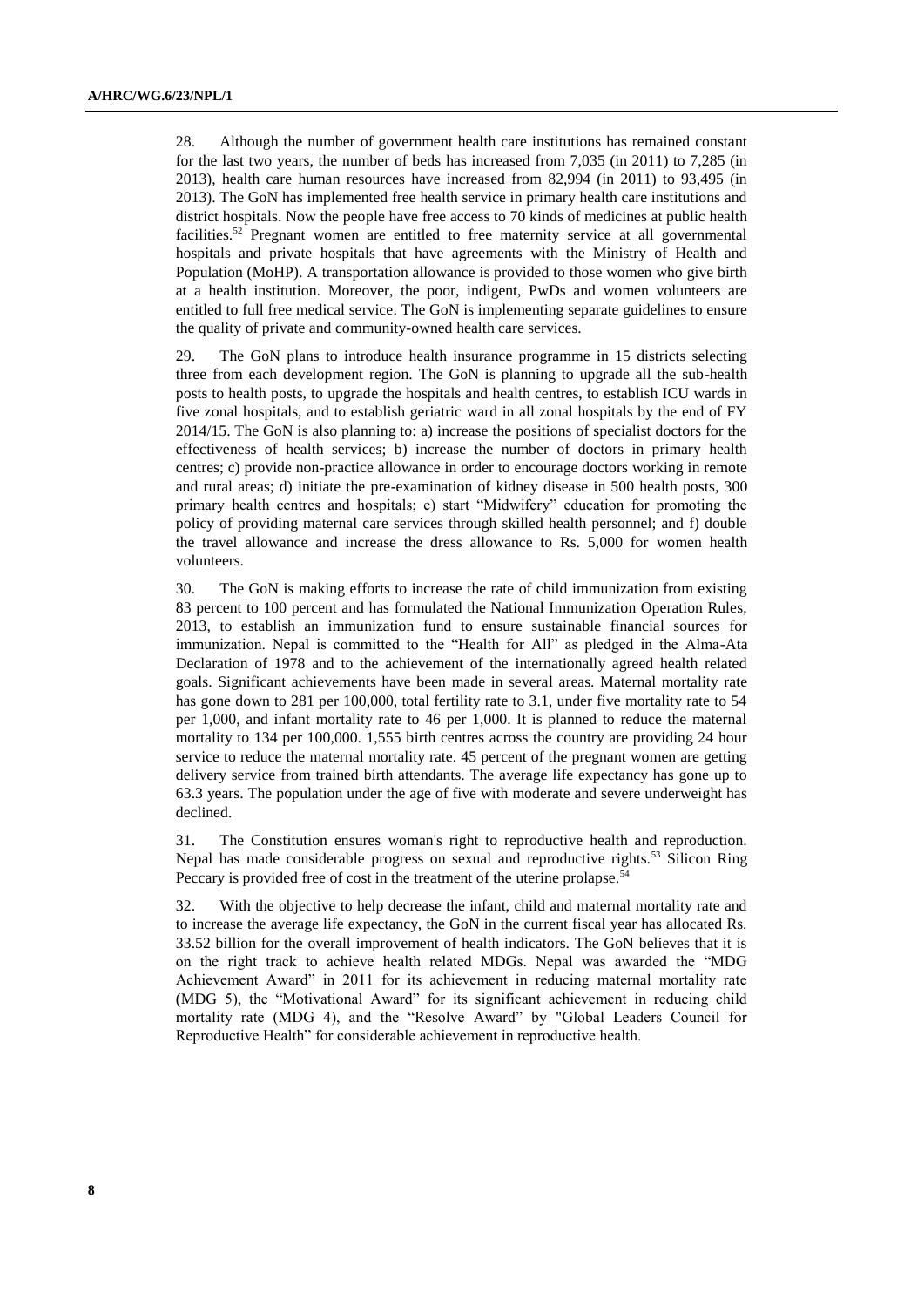## **Human rights education 55**

33. Human rights education has been incorporated in the school and university curricula. The GoN has been conducting specific programmes in rural areas to increase awareness about human rights.<sup>56</sup> In addition, the government agencies such as police and district attorneys, have been conducting sensitization programmes together with the NHRIs and CSOs both at the centre and local levels. The Strategic Plan, 2015–2020 of the NHRC lays emphasis on human rights education and aims to ensure that human rights are protected at the household level.

34. A separate mechanism to deal with human rights issues and to promote human rights education has been established in all security forces. Security force related legislations provide for mandatory human rights training for security personnel.<sup>57</sup> Furthermore, the security forces have prepared handbooks and manuals on basic human rights.<sup>58</sup> Till date, over 7,300 police personnel and 47,619 army personnel have received specific training on human rights and humanitarian law.<sup>59</sup> Moreover, all the basic courses run by the security forces include curriculum on human rights and humanitarian law.<sup>60</sup>

### **Food safety<sup>61</sup>**

35. The GoN has been providing, at subsidized rates, basic food supplies in selected areas with special focus on disadvantaged and marginalized groups. This is also done through other means including 'Food for Work' and 'School Feeding' programmes. National Planning Commission (NPC) has formulated Multi-Sectoral Nutrition Plan for the period 2013 to 2017. National Nutrition Policy, 2004, School Health and Nutrition Strategy, 2006, Maternal Nutrition Strategy, 2013, and various other programmes have been implemented with the objective of sustainably reducing the incidents of malnutrition. Some of the major programmes include free distribution of iron capsules and vitamin A to pregnant women and breast-feeding mothers, free distribution of vitamin A and deworming capsules for children up to five years, maternal and child health care programme and anaemia reduction programme for children. A separate 'Food Security and Environment Division' has been established under the Ministry of Agricultural Development (MoAD), to deal holistically with the issues of food safety and nutrition.<sup>62</sup> The Division has initiated an Agriculture and Food Security Programme covering 19 districts of mid and far western development regions.

36. The MoAD has implemented 49 specific programmes related to food and nutrition with a long term objective of reducing malnutrition.<sup>63</sup> With an objective of increasing agricultural production and reducing food scarcity, the 13<sup>th</sup> Plan targets to expand irrigation service to 1,487,275 hectares of land. Importantly, an Agricultural Development Strategy is under consideration in Cabinet.

### **Internally Displaced Persons (IDPs) and conflict victims<sup>64</sup>**

37. The GoN has implemented the measures<sup>65</sup> to address the issues of IDPs and conflict victims. It is providing a range of schemes to reintegrate and rehabilitate the conflict victims. The schemes include Relief and Rehabilitation Support, employment generation training and financial support, interim relief, medical treatment, psychosocial counselling and scholarship support.<sup>66</sup> The GoN has established a separate organizational structure from the centre to the grassroots level to provide the service and to monitor the effective implementation of the measures.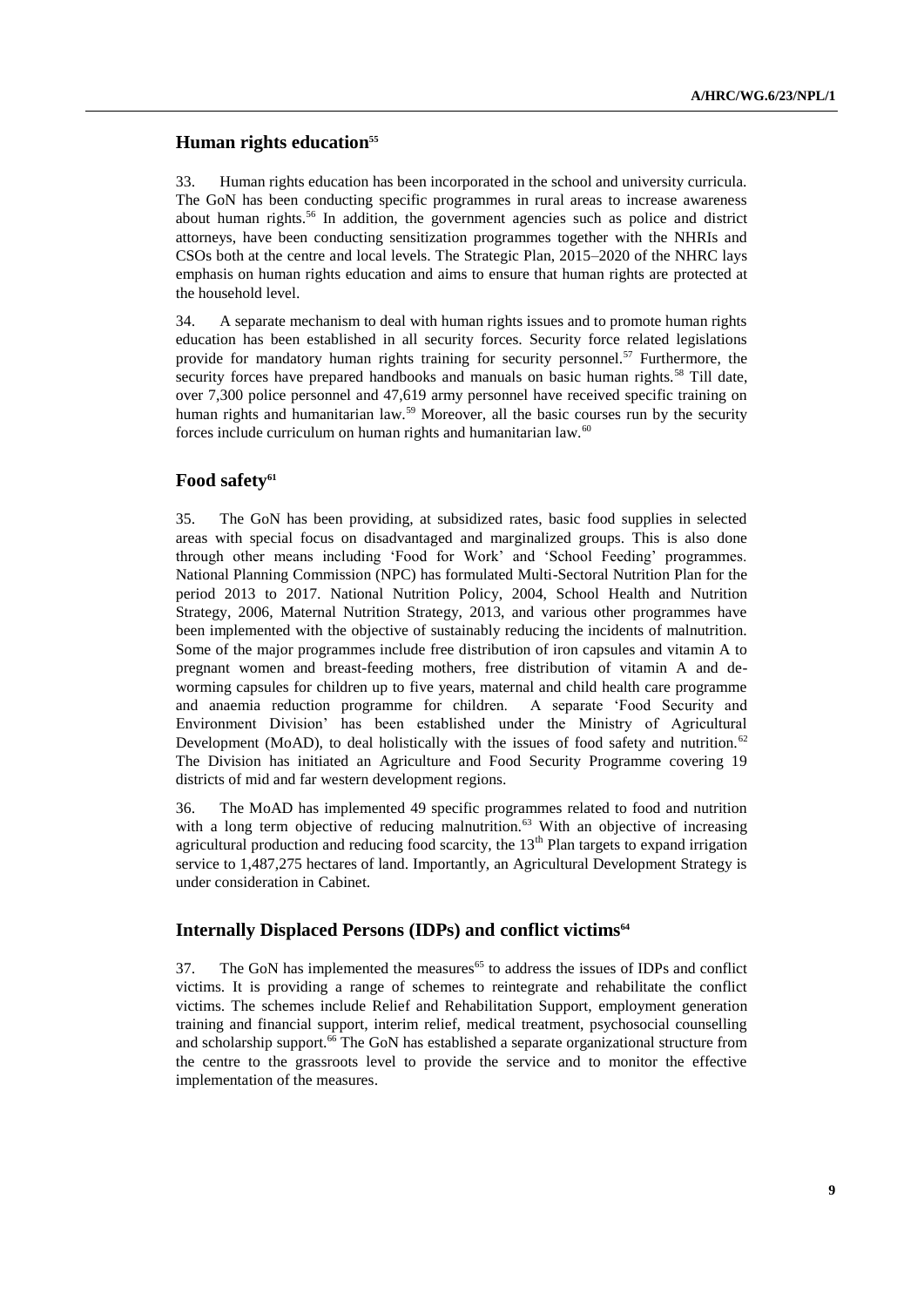## **Equality among all ethnic, cultural and linguistic components<sup>67</sup>**

38. The Constitution and existing legislation ensure right to equality for all. Any discrimination based on any ground is a criminal offence. However, in order to promote substantive equality and protective discrimination, special protection mechanisms have been adopted through legal, policy and programmatic measures particularly for women, *Dalit*, indigenous people, *Madheshi*, PwDs, and the communities who are economically and socially backward. The GoN has introduced several policies and mechanisms to help ethnic people for the protection of their culture and linguistic rights.<sup>68</sup>

## **Indigenous Peoples (IPs), minorities and vulnerable groups<sup>69</sup>**

39. The Constitution guarantees the right to social justice for women, *Dalit*, indigenous nationalities, *Madhesi* communities, marginalized groups, and workers who are economically and socially backward.<sup>70</sup> In order to expand the social security right of citizens, the Social Security Programme Operation Procedure, 2009, is being implemented under the Local Self-Governance Act, 1999.

40. Senior Citizen Act, 2011, ensures the rights for the protection and dignity of life of senior citizens. They are provided with free health treatment at government hospitals and geriatric Ward has been established in all zonal hospitals. They receive 50 percent discount in public transport. The GoN is providing a monthly allowance to senior citizens above 70 years of age and other marginalized and vulnerable groups. The people living in the *Karnali*  zone and *Dalits* above the age of 60 years receive the allowance.<sup>71</sup> The GoN is implementing social security measures<sup>72</sup> through HRBA to safeguard the rights of senior citizens. An assessment of the Social Security Allowance Programme undertaken by the NPC in 2012 reveals that the average growth of social security expenditure is 0.75 percent.<sup>73</sup>

41. The Integrated Social Security Bill has provision to establish National Social Security System. The GoN has also been working to introduce a National Identity Card to make the distribution of social security allowances effective. In FY 2014/15, seven different schemes have been planned for implementation by managing the record of social security fund and preparing Contributor's biometric identity card to address difficulties, duplication and distortions on conducting various ongoing social security programmes.

42. A National Action Plan for the Implementation of ILO Convention 169 is under consideration in Cabinet. The Action Plan aims to ensure IPs' effective and politically meaningful participation in the decision-making process and equal representation in the governance of the country. The GoN has submitted its second periodic report on ILO Convention 169 in 2015. IPs District Coordination Committees are functional in all 75 districts as per the IPs District Coordination Committee (Establishment and Functioning) Procedure, 2014. National Foundation for Development of Indigenous Nationalities  $(NF DIN)^{74}$  and other institutions<sup>75</sup> have organized various programmes to guarantee that IPs, minorities and vulnerable groups, are able to enjoy their identity and culture including through the promotion and preservation of their traditional languages.<sup>76</sup> The GoN has prepared answers to Frequently Asked Questions on ILO Convention 169. The present NHRAP introduces important measures for the protection of  $IPs^{77}$  and as per the Local Authorities Resource Mobilization and Management Guidelines, 2012, local authorities are allocating 15 percent of their capital budget to the programmes targeted to marginalized groups.<sup>78</sup>

43. Reservation/quota and measures for protective discrimination for women, indigenous peoples and other vulnerable and marginalized groups are in place in all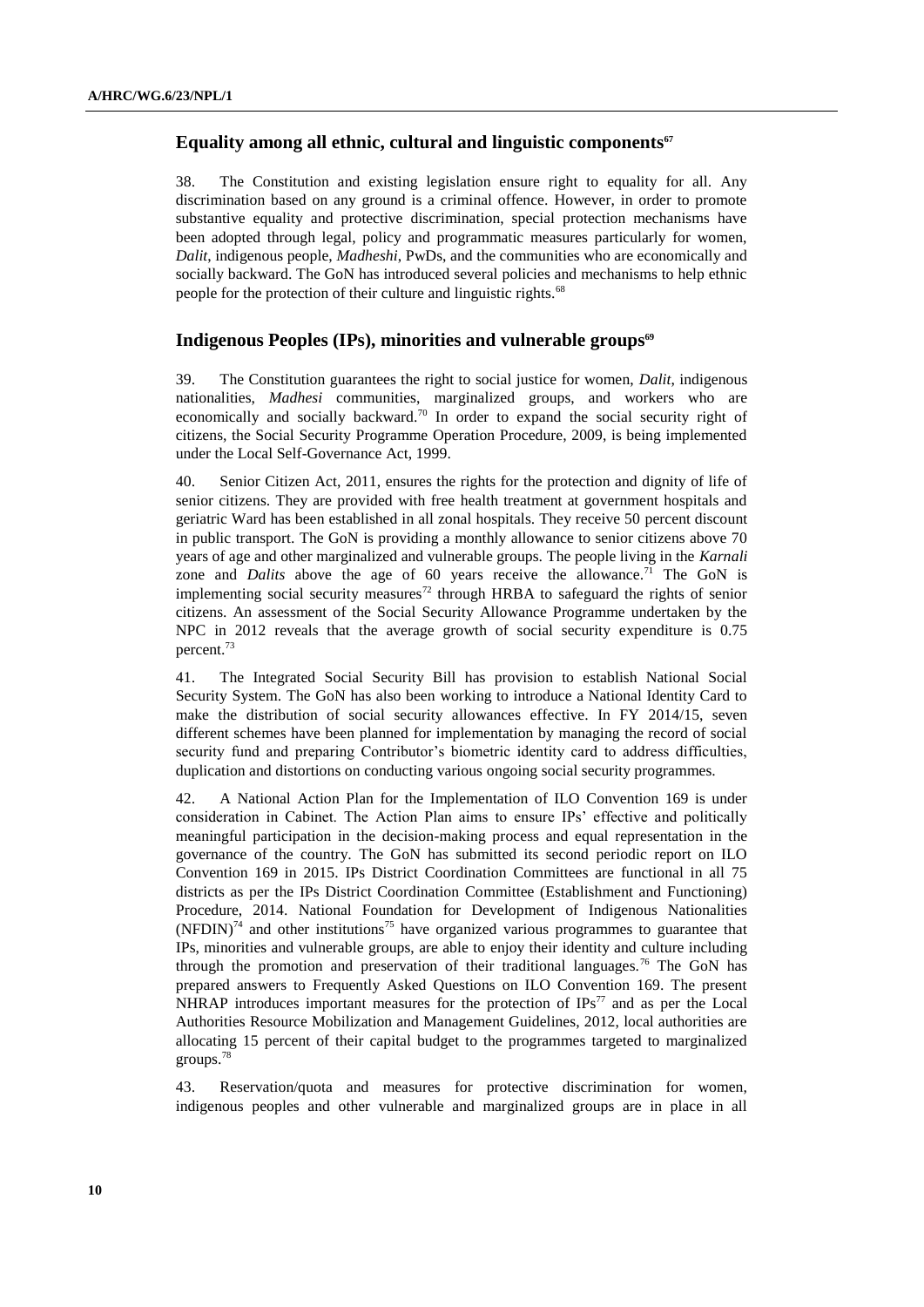government and public services under sectoral legislations.<sup>79</sup> The provisions and measures are also applicable to security forces. $80$  Legal provisions regarding local authorities have laid down concrete provisions for the promotion and participation of people from indigenous communities, minorities and vulnerable groups in the overall governance process. The GoN has submitted a Bill to amend the Local Self Governance Act, 1999, to the Legislature Parliament in order to ensure at least 40 percent representation of women in local bodies.<sup>81</sup> The policy on social inclusion has gradually helped increase the participation of IPs, minorities and vulnerable groups.

44. The GoN is strictly implementing inclusive education policy and gender mainstreaming in education. The access to education of girls, *Dalit*, and PwDs has been enhanced including through scholarships to cover hostel facility, school uniform, educational materials and transportation.<sup>82</sup> The SSRP aims to reform the school education programme to increase the access of  $PwDs$ .<sup>83</sup> As of fiscal year 2010/11, 85,681 children with disabilities have received Rs. 80,595,000 as scholarships. The Scholarships Act, 1965 reserves five percent scholarship quotas for PwDs. For the year 2013/14, the GoN has allocated Rs. 70.4 million to support the education of the PwDs. Likewise, Special Education Policy, 1996, aims to offer special education as an important part of 'Education For All' by making the physical environment of schools friendly for children with disabilities. Resource classes are designed and conducted in the school classrooms for children with specific disabilities.<sup>84</sup> In addition to this, the GoN has established special schools and resource centres for the children with disabilities.<sup>85</sup> Considering the challenges of making classrooms more accessible to PwDs in terms of cost, geographical remoteness, etc., it might require further time to enhance their access to education despite continuous efforts.

45. The National Policy and Plan of Action on Disability, 2006, focuses on raising people's awareness about disabilities with plans to organize national campaigns on this, and to create a positive community attitude towards the PwDs. Moreover, the current  $13<sup>th</sup>$ development plan outlines the activities for dissemination of information about the Convention on the Rights of Persons with Disabilities (UN CRPD) and its Optional Protocol, and states that development activities will be planned and implemented in line with the said Convention. A high level mechanism has been established under the coordination of the Chief Secretary of the GoN at the Office of the Prime Minister and Council of Ministers (OPMCM) for elimination of discrimination and upliftment and promotion of rights of the PwDs. Coordination mechanisms under the coordination of the Chief District Officer have also been established in all districts. Other social security measures include, Community Based Rehabilitation program<sup>86</sup> in all districts, free healthcare services in the government hospitals, and 50 percent rebate in domestic air fare, tax exemption for assistive devices for PwDs and distribution of social security allowance through local authorities.

46. A building Code has been introduced to make public buildings PwDs friendly. The GoN has issued new comprehensive Accessibility Guidelines in consultation with representatives of PwDs, amongst others.<sup>87</sup> Discrimination against the PwDs in recruitment and promotion in government and public services has been prohibited. The MoHP has produced various audio and visual programmes to raise awareness on leprosy, polio, HIV/AIDS and other diseases that may cause disability. The MoHP has been implementing a National Childhood Disability Management Strategy since 2007. It primarily aims at providing rehabilitation services and medical treatment at the community level and preventing childhood disabilities. A National Rehabilitation Centre has been established in the capital for treatment, rehabilitation, orthosis and prosthesis for conflict affected PwDs. The Regional Level Rehabilitation Centres are providing the required assistive devices and rehabilitation services to the PwDs. In addition to this, the GoN is implementing specific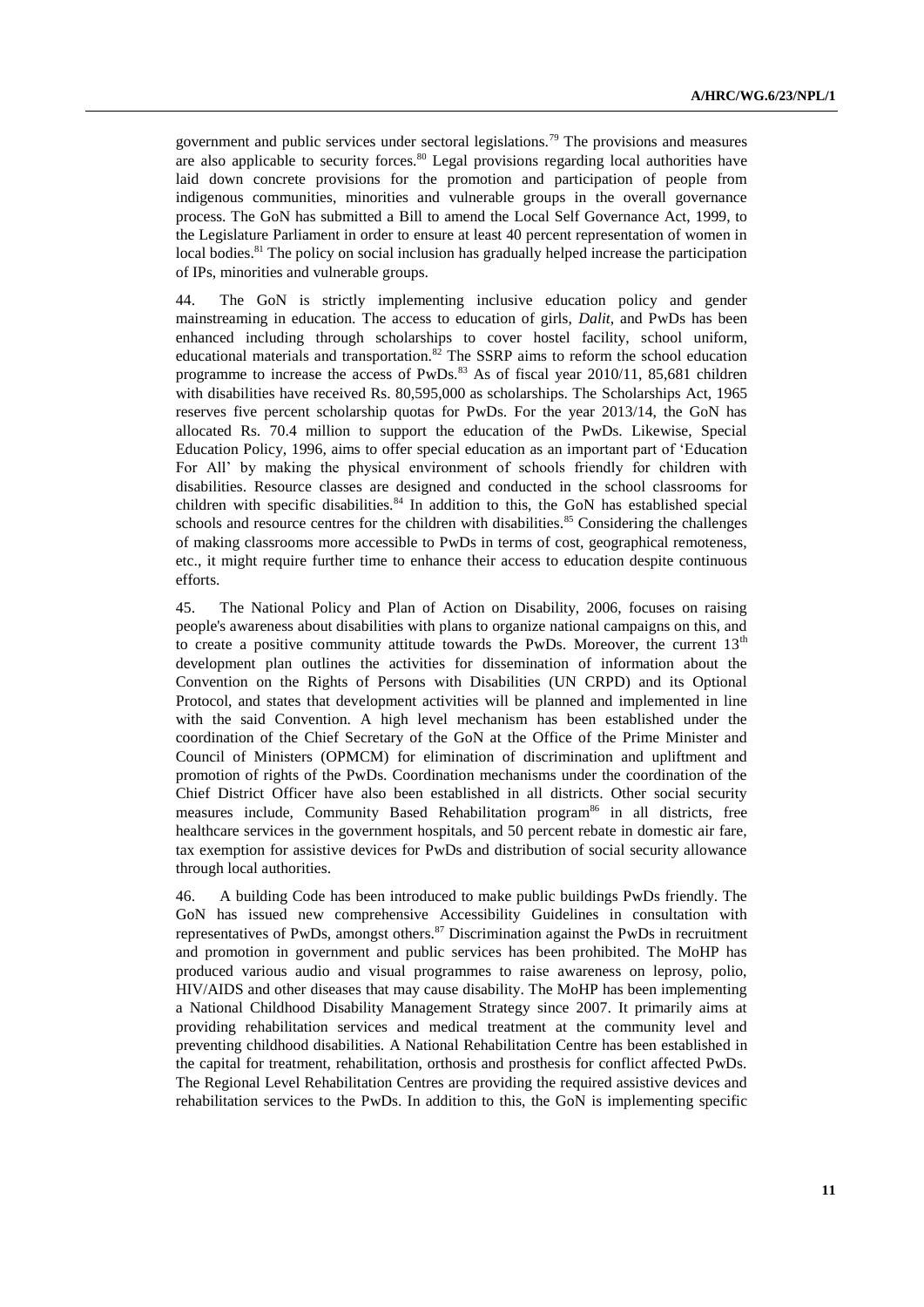programmes for the PwDs.<sup>88</sup> Similarly, the GoN is in process of revising Protection and [Welfare of the Disabled Persons Act, 1982](http://www.lawcommission.gov.np/index.php?option=com_remository&Itemid=2&func=fileinfo&id=1742&lang=en) to make it fully compatible with UN CRPD.

## **Elimination of racial discrimination<sup>89</sup>**

47. The Constitution ensures freedom from all forms of discrimination. The Caste based Discrimination and Untouchability (Offence and Punishment) Act has been operational since  $2011$ .<sup>90</sup> For the full implementation of the Act, the GoN has initiated drafting an integrated Plan of Action, 2015, and to comply with the policy of zero tolerance on caste based discrimination and untouchability, MoHA has directed all District Administration Offices and Regional Administration Offices towards this end. Also, district level coordination committees are formed and activated. Each District Administration Office has been reporting to the MoHA on actions against discrimination on a monthly basis. The victims of caste based discrimination and untouchability are immediately rescued and prompt actions are taken against the perpetrators. National *Dalit* Commission in coordination with other NHRIs and the GoN has initiated joint monitoring of the cases of caste-based discrimination and untouchability and awareness raising programmes. In accordance with the policy of inclusion, a nine percent quota for *dalits* has been allocated in the public service.<sup>91</sup> Inter-caste marriage between *dalit* and non*-dalit* is being promoted by providing 100,000 rupees to the couple. The GoN has been providing free legal aid service through district courts to the economically disadvantaged *dalits*. <sup>92</sup> The GoN has planned to systematically register the *dalit* caste groups and facilitate research on the marginalized groups such as *Mushahar, Dom, Badi, Gandharbha* etc. which are in the danger of extinction. The GoN is making efforts to formulate Rules for the effective implementation of the Act. The data show that from 2011 to August 2014, 22 cases on caste-based discrimination have been brought to the court.<sup>93</sup> Despite the incessant efforts of the GoN, ending the ill practices of discrimination is still a challenge.

48. District Administration Offices have been providing ID cards and citizenship certificates to people from the *Badi* community and their children on the basis of their mother's citizenship. The perpetrators practicing untouchability against *dalits* have been investigated and prosecuted, and this has helped decrease the ill practice. A high level mechanism has been established under the coordination of the Chief Secretary at the OPMCM for the elimination of caste based discrimination and promotion of the rights of *dalits*.

49. The GoN plans to construct a well-equipped 'Multipurpose Inclusive Building' for the offices of the Commissions, Foundations and Boards<sup>94</sup> that have been established for the promotion of inclusive development.

## **Anti-Torture Legislation and Extrajudicial Killings (EJK)<sup>95</sup>**

50. The Constitution and Torture Related Compensation Act, 1996 and other sectoral legislations<sup>96</sup> prohibit all kinds of torture for any purpose. No prevailing laws of Nepal grants immunity to anyone in case of torture. The GoN is making efforts to make domestic legislations more compatible with the CAT. A separate Bill to criminalize all forms of torture and ill treatment has been submitted to the Legislature Parliament. Similarly, a Bill on Penal Code provides preventive, punitive and protective measures against torture and ill treatment.

51. The security forces and law enforcement agencies follow the policy of zero tolerance against torture and security personnel receive training on human rights on a regular basis. So far, internal departmental action has been taken against 62 personnel of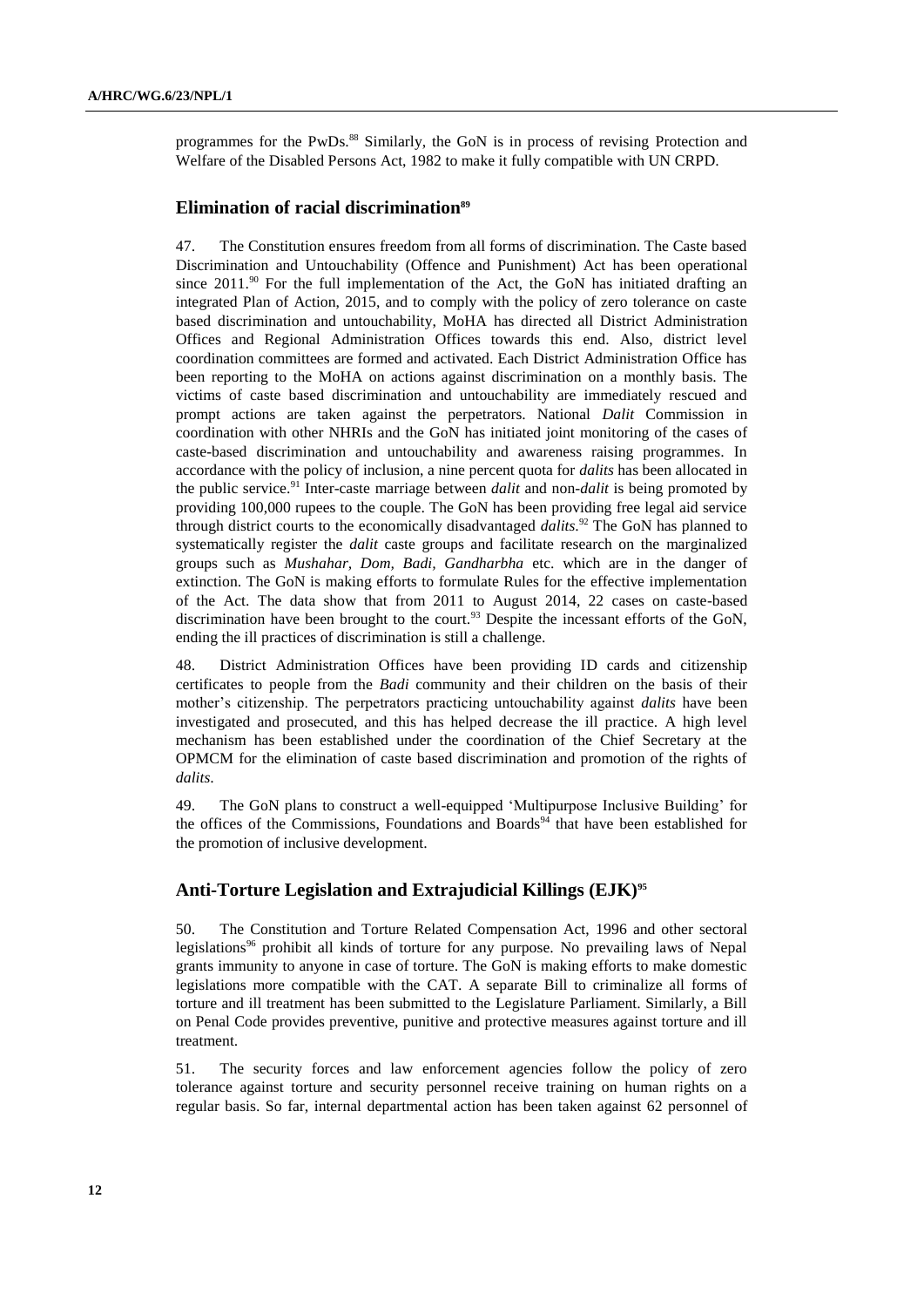Nepal Police who have been involved in committing torture. A Coordination Committee under the Attorney General has been constituted to ensure humane treatment for detainees. EJK is serious criminal offence under the domestic legislation. The mechanism on investigation, prosecution and adjudication of cases related to EJK is in place. The GoN is committed to taking actions against those who are indulged in the allegation of the EJK.

## **Human trafficking and transportation<sup>97</sup>**

52. The GoN has constituted a national committee at the central level and district committees in all districts for effective implementation of the Human Trafficking and Transportation (Control) Act, 2007. The law enforcement agencies are taking action against the perpetrators. The victims are entitled to a reasonable compensation, restitution, rehabilitation, economic support and psychosocial counselling service under the Act. Different programmes and a plan of action have been implemented for the effective enforcement of the Act. The Guidelines to Control Sexual Exploitation of Women Workers in Dance Restaurants and Bars also address the issue of sexual abuse. Likewise, Immigration Act, 1992, Foreign Employment Act and Regulation, 2007, have been operationalized. The GoN is implementing National Plan of Action against Human Trafficking, 2011–2021. The Plan prioritizes five specific areas including prevention, protection, prosecution, punishment and capacity development of concerned institutions. The GoN is working in coordination with the NWC which is implementing various programmes for prevention and monitoring as well as supporting the GoN in combating human trafficking. Inter-ministerial communication has been improved. The NWC is conducting awareness raising activities through mass media and workshops at local level on women's rights including violence against women, labour migration and trafficking.

53. Fast track court proceedings are applied in the cases of human trafficking and sexual abuse as provided in the District Court Rules, 1995. The GoN has launched various programmes against human trafficking in coordination with CSOs, a fund for rehabilitation of survivors of human trafficking has been established in each district and rehabilitation homes/centres have been established in eight districts<sup>98</sup> for the survivors/affected persons of human trafficking.<sup>99</sup> Investigation procedures for human trafficking issues have been incorporated in the training curricula of Nepal Police. Nepal Police Academy has conducted training program on investigation procedures of human trafficking issues for Police personnel, and prosecutors and judges have received regular training through Judicial Academy.

## **Truth and Reconciliation Commission (TRC) and Commission on Investigation of Enforced Disappeared Persons (CoIDP)<sup>100</sup>**

54. The TRC and the CoIDP have been established under the relevant Act.<sup>101</sup> The Commissions have already initiated their work independently and are in process of framing their rules, working guidelines and manuals for smooth functioning. The Act aims at enhancing greater national unity and reconciliation without deviating from the principles of fundamental human rights. Moreover, the regular court system has been dealing with some of the emblematic cases from the armed conflict period. With the verdict of the Supreme Court in the case of Suman Adhikari vs. the GoN, the transitional justice mechanism established by the Act has been empowered to undertake independent and thorough investigations into alleged conflict related cases of human rights violations and to hold the perpetrators accountable.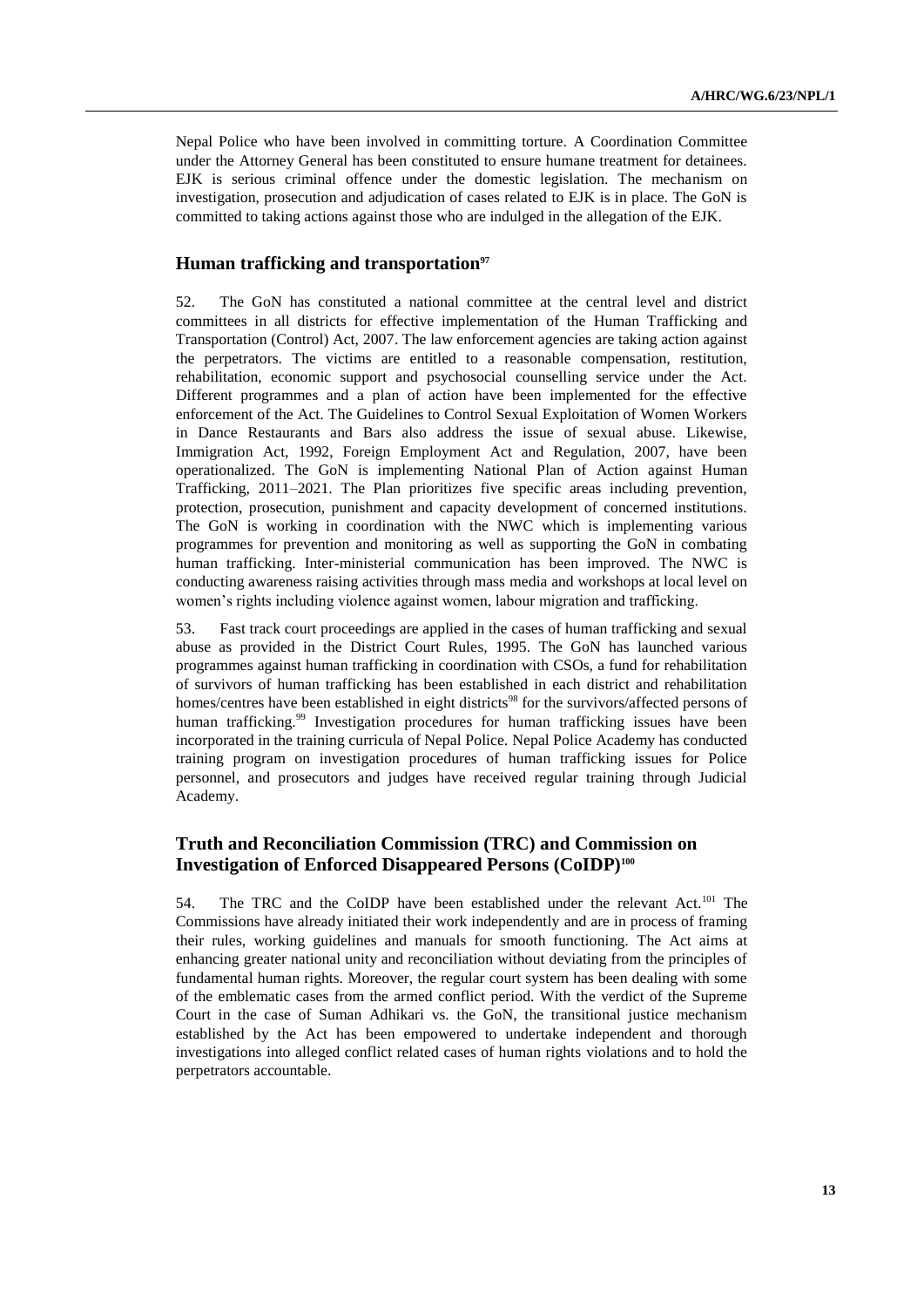# **Accountability of law enforcement authorities; establishment of Police Service Commission<sup>102</sup>**

55. The national legal system provides adequate provisions to conduct fair and independent investigations and to prosecute those involved in criminal offences without any undue pressure and prejudices. Law enforcement agencies including the security forces receive training on human rights issues.<sup>103</sup> Such agencies follow the policy of zero tolerance against human rights violations. The Office of the Attorney General, the NHRC and human rights activists are monitoring places of custody and prisons where detainees have been deprived of the enjoyment of constitutional and legal rights. As directed by the Supreme Court, the Army Act, 2007 is under review by the Ministry of Defence. In order to prevent human rights violations within security forces, Nepal Police, Armed Police Force and Nepal Army have established a separate mechanism within the organization. Moreover, the investigation committee under Section  $62(1)$  of the Army Act has special powers to investigate human rights violations. Thus, no domestic legal provision provides for the advantage of immunity to the security personnel and law enforcement authorities.

56. Police Service Commission has already been constituted under the Armed Police Force Act, 1999 and the GoN is in the process of establishing independent Police Service Commission for Nepal Police through replacing the existing Police Act, 1955. New Police Rules, 2014 provides for fair recruitment, transfer and promotion system in Nepal Police. The Public Service Commission is involved in the recruitment and promotion process of the Nepal Police.

# **Speedy justice<sup>104</sup>**

57. The Supreme Court has been implementing Strategic Action Plan since 2004 to reduce the case backlog and to deliver prompt justice. Now it is implementing the third Strategic Action Plan, 2014–2019, which has established Justice Sector Coordination Committees from centre to district level.<sup>105</sup> Furthermore, case flow management and information technology have been applied in all tiers of the Court. The concept of continuous hearing in specific types of cases, court referred mediation and communitybased mediations have been practiced. Special campaigns for the execution of court judgment have been initiated as pilot project. The administration of justice Act, 1992, has been amended for judicial decentralization and reduction of the case volume at the Supreme Court. The case backlog is gradually decreasing in all the courts.

## **Implementation of the treaty body obligations and UPR recommendations and cooperation with the United Nations<sup>106</sup>**

58. Continuous engagement with the UN system and other international organizations for the protection and promotion of human rights is cardinal policy of the GoN. Nepal has been working closely with the UN human rights mechanisms by extending invitations to the UN human rights mandate holders under special procedures to visit Nepal at different times. Since 1996, ten different special procedure/mandate holders have visited Nepal. The GoN has established a mechanism at the OPMCM to respond to such mandate holders' requests to visit Nepal to ensure productive collaboration with mandate holders. The GoN considers responding positively to the requests of country visits.

59. The GoN continues to engage in constructive dialogue with all stakeholders in the preparation of the UPR report and the Action Plan for the implementation of the UPR recommendations. The Plan has been reviewed and the progress reports have been published and disseminated. The activities identified by the Plan are being streamlined with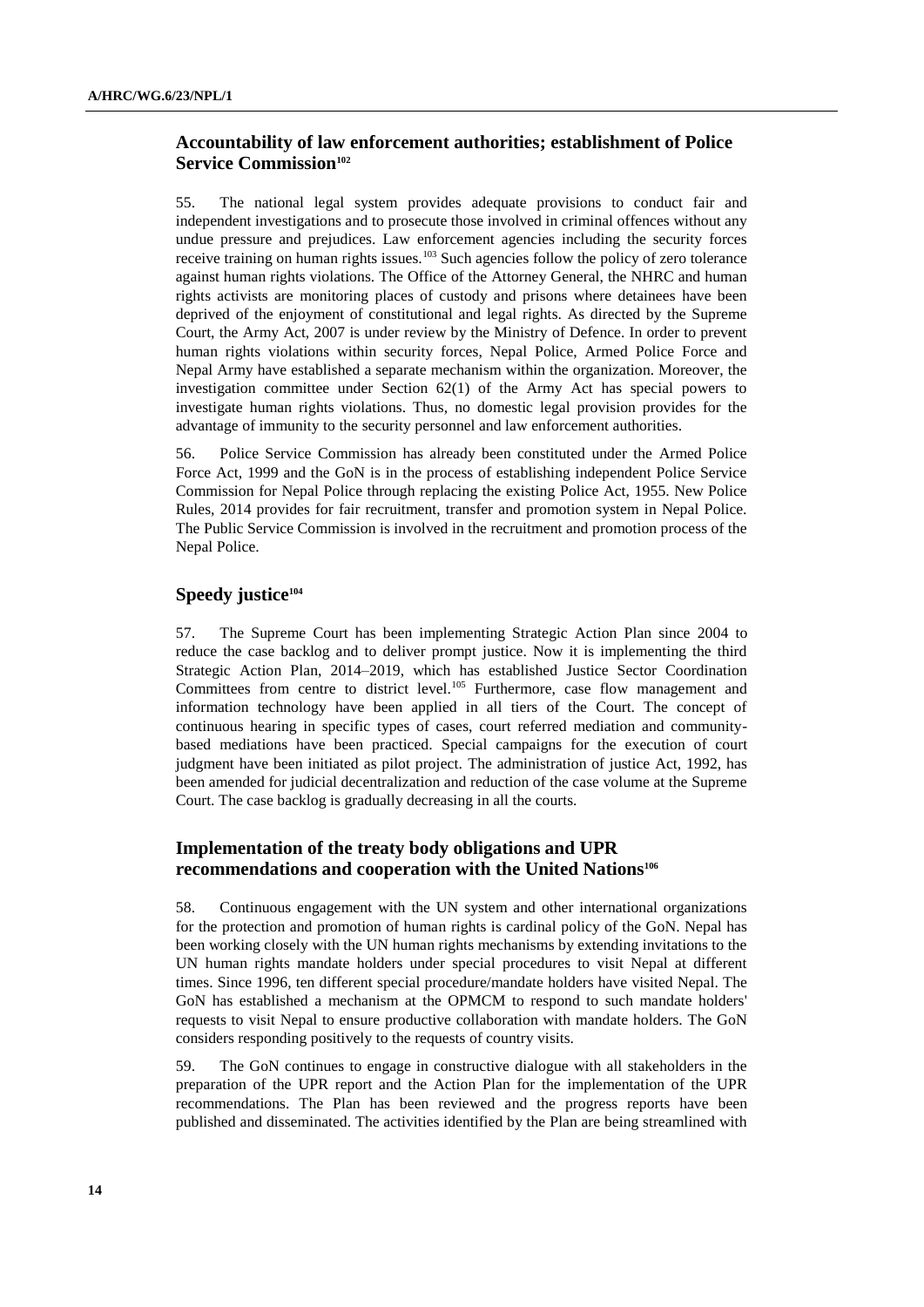the plan of activities under the NHRAP and other sectoral action plans. The mechanism established for the coordination of implementation of UPR recommendations with the participation of relevant government agencies has been holding its meetings periodically to review the achievements of the Plan of Action. At the same time, the NHRC has been strengthened to monitor the implementation of UPR recommendations. A Steering Committee has been established at the OPMCM to monitor the implementation status. The GoN has communicated its response to the treaty bodies and other UN mechanisms in a timely manner.

### **Enforced disappearances<sup>107</sup>**

60. The GoN is in the process of drafting separate legislation to criminalize enforced disappearances as per the directive order of the Supreme Court. Enforced disappearance is listed as a serious violation of human rights $108$  and as a criminal offence under the Section 62 of the Army Act, 2007. Furthermore, the proposed Penal Code has a specific provision to criminalize enforced disappearance. The GoN is preparing to develop the necessary infrastructure for joining the CED.

### **Women and children<sup>109</sup>**

61. The GoN has taken a number of policy, legal, institutional and programmatic measures to ensure gender justice and equality. The GoN is implementing National Strategy and Action Plan on Gender Empowerment and elimination of Gender Based Violence (2013–2018) as an umbrella policy, and other sectoral policies on women's rights. Domestic Violence (Crime and Punishment) Act, 2009, and its Regulation, 2010 are being enforced. Amendment Bills to eliminate Gender Based Violence  $(GBV)$ <sup>110</sup> and Witch Craft (Crime and Punishment) have been tabled at the Legislature Parliament. Single Women Security Fund (utilization) Regulation, 2013 and Sexual Harassment at Workplace (Control) Act, 2014 have been enacted.

62. The GoN has continuously been raising awareness against the harmful cultural practices such as dowry, child marriage and witchcraft throughout the country. The OPMCM has established a Gender Empowerment and Coordination Unit.<sup>111</sup> District Coordination Committees for gender empowerment have been established in all districts. The GoN has established a gender based violence alleviation fund in all districts, hospital based one stop crisis management centres and service centres in 17 districts<sup>112</sup> and rehabilitation centres in eight districts<sup>113</sup> in order to take preventive action and provide urgent service and support to the victims of GBV. Nepal Police has a Women and Children Service Directorate at its Headquarter, Women and Children Service Cells in all 75 district offices. Separate buildings are constructed for Women and Children Service Cells in 24 districts and 240 new positions have been created across the country to focus on GBV issues. For the purpose of preventing violence against women and children, the National Child Welfare Committee has established Child Help Lines in 14 districts and Women Service Centres in 15 districts aiming at extending them to all 75 districts. The NWC has established women's rights monitoring networks at the national and district levels. It has been organizing various campaigns, providing free legal aid and counselling service to the targeted group of women. The government institutions have been working in collaboration with NHRIs. The affirmative actions, quotas, targeted programmes and other support launched by the GoN have brought progressive changes to empower women in social, economic and political fields significantly since 2007.<sup>114</sup>

63. Currently, the representation of women in civil service is 15.3 percent. It is 5.8 percent in Nepal Police, 2.58 in Nepal Army, 3.4 in Armed Police Force and 1.76 in the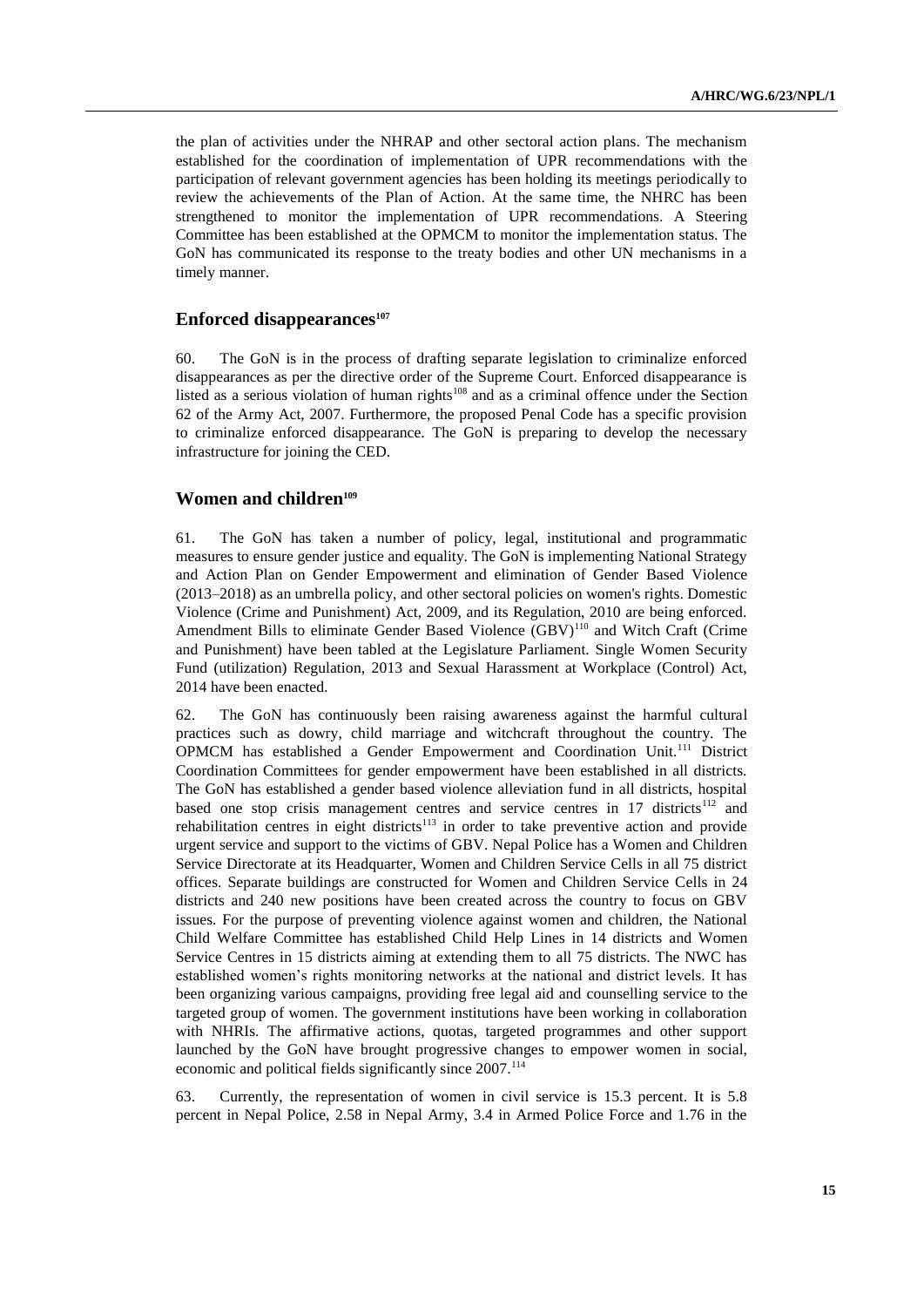judiciary. To encourage women's entry into public services, the GoN is implementing various programmes that empower women in terms of education, health and other services targeting marginalized communities and a Gender and Social Inclusion Strategy is being mainstreamed in all the ministries. A comparison of Gender Development Index  $(GDI)$ <sup>115</sup> values of different times shows consistent progress both at national and local levels.

64. In the fiscal year 2014/15, the budget for promoting gender equality and women's empowerment was increased to 21.93 percent (i.e. NRs. 135.65 billion) of the total budget. Likewise, as per the Local Authorities Resource Mobilization and Management Guidelines, 2012, local authorities have been allocating 10 percent of their capital budget to the programmes targeted at marginalized women and children. To increase the access of women to land, the GoN has introduced a provision of providing 30 percent rebate in land registration fees when registering the land in the name of a woman or jointly in the name of a couple. The Gender Inequality Index has been declined from 0.558 in 2011 to 0.485 in 2013.<sup>116</sup> GBV has been declared a criminal offence and the GoN has pursued a zero tolerance policy against it. Fast track court proceedings have been introduced since 2010 under the District Court Rules, 1995, in cases involving women and children.<sup>117</sup>

65. Some domestic legislations including General Code, 1963, Human Trafficking and Transportation (Control) Act, and Domestic Violence (Crime and Punishment) Act provide for compensation to the victims of GBV. Legal awareness campaigns have been conducted by government agencies. Because of the growing awareness, the number of complaints on GBV lodged with Nepal Police has increased significantly.<sup>118</sup>

66. The GoN is implementing the National Action Plan for Children (2005–2015) and plans to revise it to address the issues of child sexual exploitation, abuse and violence. The Ministry of Federal Affairs and Local Development (MoFALD) is implementing the Child Friendly Local Governance programme through which one VDC and one municipality have been declared as child friendly. A new Children Bill has been drafted for the full compliance with the CRC. Moreover, National Children Policy, 2012 incorporates measures related to survival, protection, development and participation of children.<sup>119</sup>

67. Pursuant to the CEDAW Committee's recommendations, the GoN together with NWC has prepared a Bill to criminalize all kinds of harmful practices that foster gender violence. The Bill identifies 62 types of harmful practices including *Chhaupadi, Deuki, Badi and Jhuma*. Government agencies are organizing awareness raising programmes against these practices. As per the directive of the Supreme Court, the GoN promulgated Guidelines in 2008 to eradicate *Chhaupadi*. The number of girls attending school during menstruation has significantly increased and the number of dedicated '*Chhaupadi goths'*  has decreased. The GoN has established the *Badi* Community Upliftment and Development Board for empowerment and protection of the *Badi* community.

### **Rehabilitation and reintegration of ex-combatants and minors<sup>120</sup>**

68. The National Children Policy, 2012, prohibits the use of children in armed conflict. The Army Rules, 2013, sets 18 years as the minimum age for recruitment to the Nepal Army.<sup>121</sup> Among the verified combatants, 1,460 were integrated into the Nepal Army, 6 received rehabilitation packages and 15,585 chose volunteer retirement. 4,008 ineligible combatants (minors and late recruits) through the UNMIN verification were discharged from the Maoist cantonments in 2009. Among them, 2,973 were minors. The discharged child soldiers received interim relief followed by reintegration support such as education, vocational training, and psychosocial counselling. The reintegration support programmes are run by different agencies to meet the demand of the discharged child soldiers.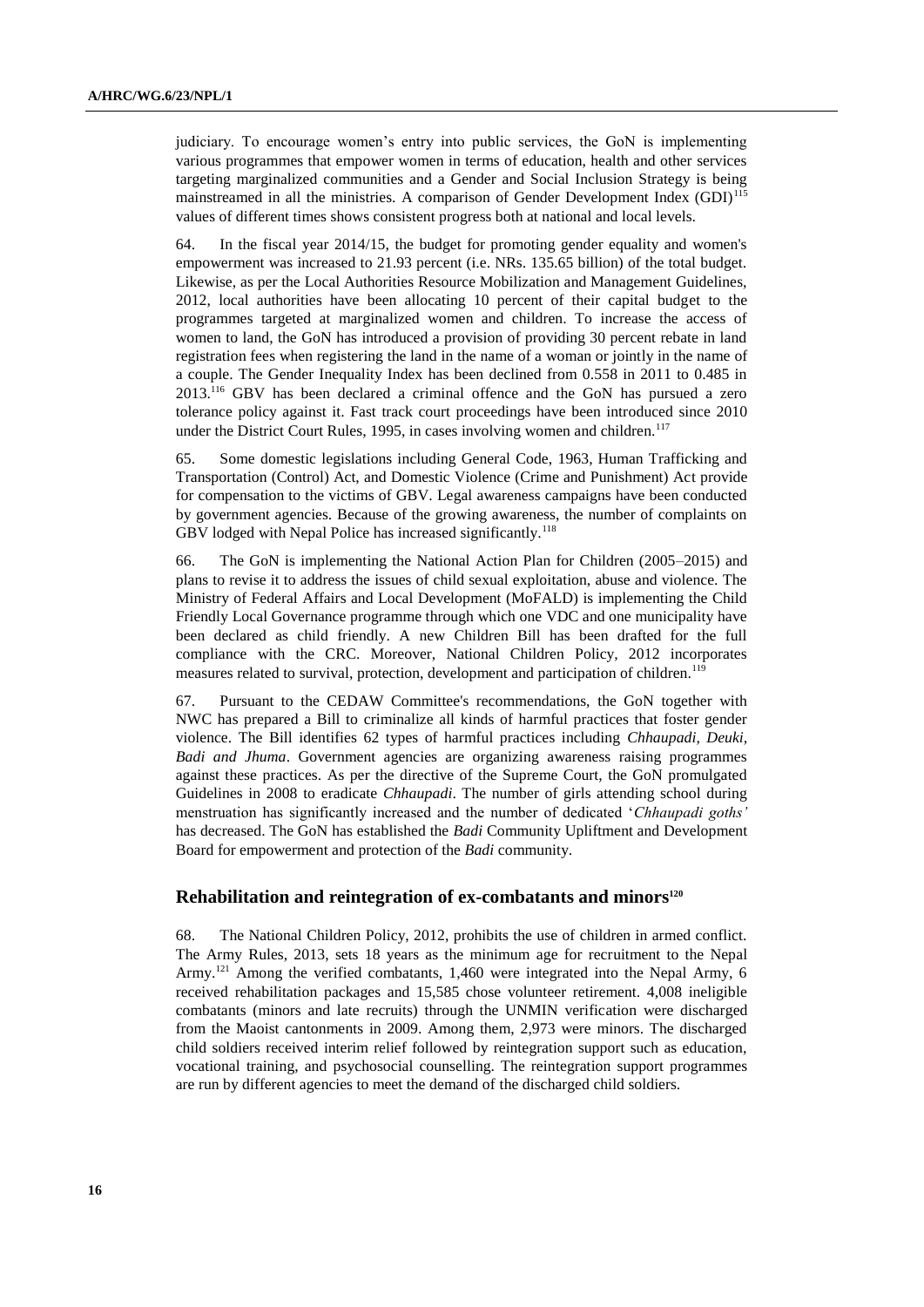## **Child abuse, sexual exploitation and child labour<sup>122</sup>**

69. Child Labour (Prohibition and Regulation) Act, 2000, Child Labour (Prohibition and Regulation) Rules, 2006, Labour Act, 1992, Labour Rules, 1993, National Master Plan Relating to Children, 2004–2014 and a National Master Plan on Elimination of Child Labour, 2011–2020, are put in place to prohibit child abuse and child labour. A list of hazardous labour sectors for children is published and such sectors are prohibited for children in accordance with the domestic legislation and ILO standards.<sup>123</sup>

70. The National Children Policy, 2012, prohibits the use of children in armed conflict and hazardous forms of labour and adopts policy to make such acts punishable by law. The GoN has mobilized MoLE, Central Child Welfare Board, District Child Welfare Boards and local authorities to monitor the child labour situation, de-motivate the use of child labour, and rehabilitate the rescued child labourers. The protection of children, monitoring the use of child labour in factories, penalizing the factories which employ children and rescuing and rehabilitating the children have been carried out through the structures. The GoN is implementing a plan with the aim to eliminate the worst forms of child labour by 2016 and all forms of child labour by 2020 including elimination of child labour in the informal sector. Preventive initiatives, various awareness raising programmes<sup>124</sup> have been implemented.

71. The GoN has been increasing vigilance against *Kamlari* system and the concerned agencies have intensified targeted and affirmative actions in the areas that have frequently reported such incidents. In June 2013, it made a ten point commitment to bringing an end to the *Kamlari* practice which is perceived to exist in some parts of the country despite prohibition.

72. Nepal Police has established a Child Search and Rescue Centre in Kathmandu which provides 24 hour service. The MoHA and Nepal Police have also been using means of Radio/Television for search and rescue of missing Children.

## **Juvenile Justice System<sup>125</sup>**

73. The Children Act, 1992, and its Rules, 1995, and Juvenile Justice Procedural Rules, 2007, provide basic standards dealing with juvenile cases. Investigation and Prosecution Guide, 2009 on Juvenile Justice for government attorneys has been issued. Child correction homes have been established with minimum standards for child care in three regions and the GoN is building the homes in two more regions, with plan to expand it in all the development regions.<sup>126</sup> In line with the spirit of Juvenile Justice (Procedural) Rules, 2007, children are handed over to respective parents/guardians on condition of producing him or her before the court as deemed necessary. A Juvenile Justice Coordination Committee (JJCC) has been constituted at central level. The GoN has been strengthening juvenile justice system in the country in line with international human rights standards for which a joint programme of the Ministry of Women, Children and Social Welfare and JJCC is being implemented in 64 districts where a "juvenile bench" has been established. The GoN is planning to constitute "juvenile benches" in the remaining districts.

## **Sexual orientation and gender identity<sup>127</sup>**

74. As per the Supreme Court's order<sup>128</sup>, the members of the LGBTI community have been receiving citizenship certificate and passport with their identity as per the amended citizenship rules, 2008, and Passport Rules, 2010. The Central Bureau of Statistics officially recognized a third gender in addition to male and female for the first time in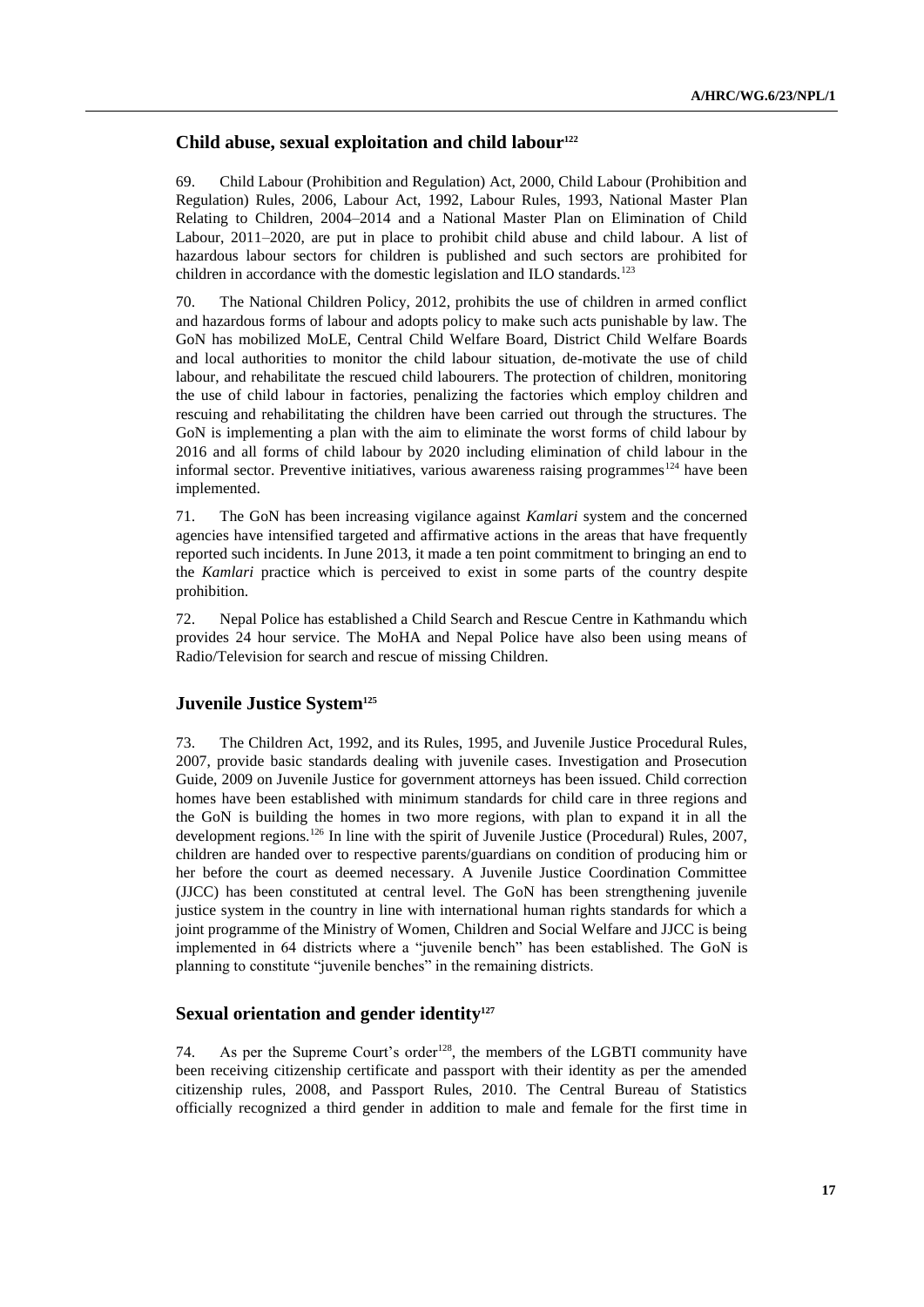national census, 2011. The GoN has been considering the report submitted by a Committee constituted as per the directive order of the Supreme Court for further identification and protection of the rights of the LGBTI. The domestic legislation of Nepal prohibits discrimination of any kind including on the ground of sexual orientation and identity. The GoN respects the rights and freedom of the LGBTI community guaranteed by the Constitution and laws, and is fully committed to ending *de-facto* discrimination against LGBTI community.

## **National Human Rights Institutions (NHRIs)<sup>129</sup>**

75. The GoN has always been supportive to provide budget and resources for the smooth functioning of the NHRIs.<sup>130</sup> The NHRC enjoys structural, functional and financial independence in line with the Paris Principles and have maintained 'A' status.<sup>131</sup> The GoN has gradually implemented the recommendations of the NHRC. The independence and autonomy of the NHRC guaranteed by the constitution are further elaborated by the NHRC Act, 2012. The constitutional mandate and jurisdiction of the NHRC are not restricted by the Act. Furthermore, separate financial rules for the Commission have been approved by the Ministry of Finance for ensuring its financial autonomy. Importantly, Human Rights Service Bill for the NHRC has been approved in principle by the Cabinet.<sup>132</sup> The GoN is committed to extending its full support for the smooth functioning of the NHRIs. Pursuant to the judgment of the Supreme Court<sup>133</sup>, the GoN is in the process of submitting an amendment bill to the NHRC Act in the Legislature Parliament.

# **Achievements, good practices and challenges**

### **Achievements**

### **Major accomplishment of the peace process**

76. The unique peace process of Nepal that started in 2006 with the signing of the Comprehensive Peace Agreement is near a logical conclusion. The process of integration of Maoist Combatants into Nepal Army and management of arms and verified Maoist combatants has been completed. The GoN has been providing financial and non-financial reparation and relief to conflict victims through different mechanisms from the centre to the grass roots. The constitution making process has further expedited after the approval of the preliminary draft of new constitution. The draft is disseminated to get feedback from the people.

#### **Establishment of transitional justice mechanism**

77. As per the Act on the Commission on Investigation of Enforced Disappeared Persons, and Truth and Reconciliation, 2014, two commissions<sup>134</sup> have been constituted to address the violations of human rights by both State and non-state actors during the armed conflict, and to ensure justice for victims in line with Nepal's national and international commitments. The Commissions have already started their work. The Commissions are competent and independent to investigate all conflict related cases and to recommend to the concerned authorities to take action on prosecution against the perpetrators, providing adequate reparation to the victims and overall institutional reform.

#### **Human rights as a cardinal principle of governance and development plans**

78. Protection and promotion of human rights have become a national policy and priority of the GoN. The governance and development activities are guided by the rights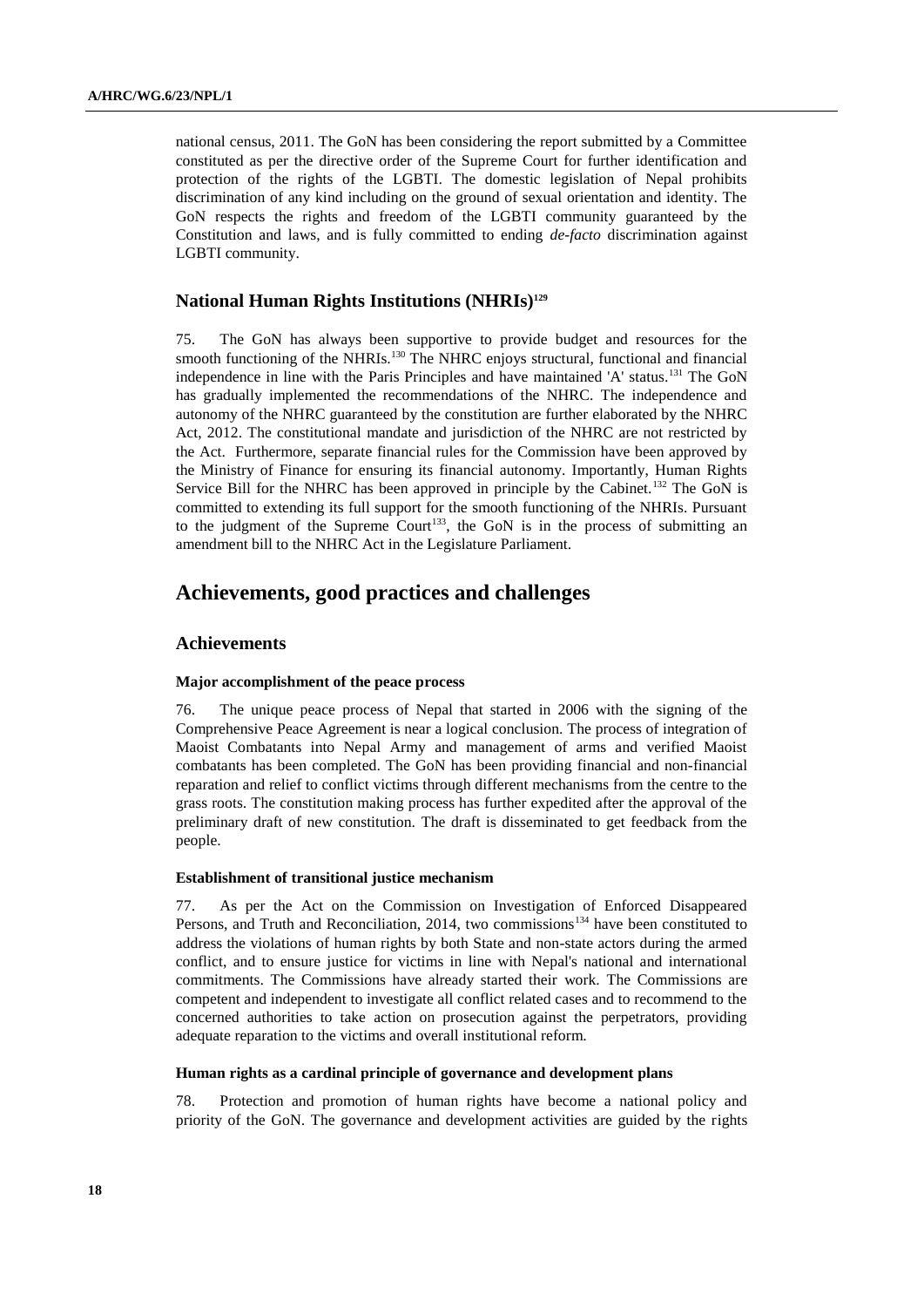based approach. Periodic development plans incorporate, both structurally and functionally, the basic values of rule of law and human rights. As a result, Nepal has made progress in human development indices.<sup>135</sup>

### **Policy, legal and justice sector reform**

79. Policy and legal reform $136$  has been a continuous process to effectively address the State's obligations on human rights. In policy sector, five-year national plans on human rights, gender empowerment, children policy and national health policy are some notable policy instruments introduced during this reporting period. The policy and legal reform have made the domestic legal system more compatible with international standards.

80. The judiciary is implementing the third Strategic Action Plan, 2014–2019, to deliver prompt and effective justice to all. Continuous hearings in GBV cases, case flow management, calendar based court proceedings, mobilization of specific task force for the enforcement of Supreme Court judgments are some strategic interventions of the judiciary to enhance the access of people to justice.

### **Effectiveness of NHRIs**

81. The NHRIs are playing the role of a watchdog for protection of human rights. These institutions are not only conducting awareness raising campaigns and monitoring human rights situation but are also contributing to reform laws and policies by providing specific recommendations to the GoN. In the post-earthquake context, the NHRC is also acting as a co-leader of the protection cluster.

### **Good practices**

#### **Integrated national measures on human rights**

82. Nepal has adopted constitutional, legal, policy and institutional measures in an integrated manner to fulfil the national and international obligations on human rights. The GoN not only has established a normative hierarchy but also has ensured a basic foundation and environment for implementing the national priorities based on core values of human rights. Equality, freedom, human dignity, peace, justice and inclusive democracy are the pillars of these integrated measures.

#### **Constitutional recognition of inter-dependence of human rights**

83. The constitution recognizes and protects civil, political as well as economic, social and cultural rights as fundamental rights for all. Rights to education, health, employment, social security, among others, are guaranteed by realizing the fact that these basic rights are inevitable for the full enjoyment of civil and political rights. Similarly, collective rights have also been incorporated to address the special needs and interests of the specific communities.

#### **Positive activism of the judiciary**

84. As a guardian of fundamental rights, the Supreme Court has interpreted the Constitution and legislation constructively to provide effective remedy to the aggrieved and to give effect to the international obligations. The Court has played a major role to develop jurisprudence on gender, environment, market, good governance, and expansion of fundamental rights through writ jurisdiction and an approach of public interest litigation.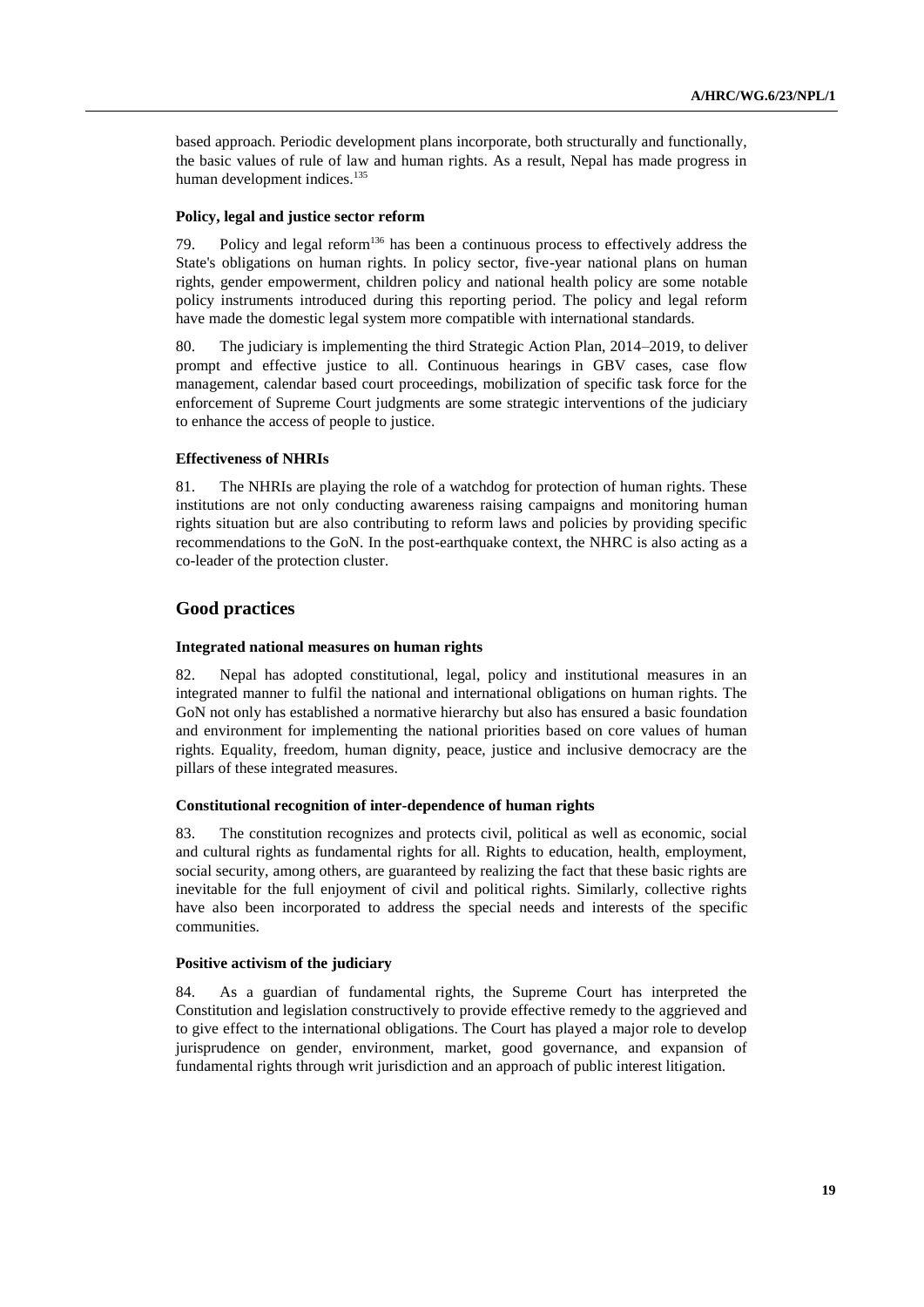#### **Internalization of international conventions**

85. One of the obligations of the State as clearly mentioned in the Constitution is to effectively implement Nepal's obligations arising from international instruments. Furthermore, Nepal Treaty Act, 1990, which deals with the status of international instruments to which Nepal is a party, has a provision that the treaty to which Nepal is a party prevails over domestic legislations in case of inconsistency. The Supreme Court has tested the constitutionality of legislations even on the basis of binding international instruments to which Nepal is a party.

#### **Engagement with international mechanisms**

86. Enhancing international cooperation in the protection and promotion of human rights, soliciting international support and understanding on the efforts made by the country are being carried out regularly through constructive engagement. Nepal has cooperated with United Nations human rights mechanisms including through the extension of invitations to UN human rights mandate holders to visit Nepal at different times.

### **Collaboration with civil society**

87. The GoN is working with civil society as an actor for development and social mobilization particularly for the effective utilization of local resources, raising awareness and for providing inputs for reform measures towards the full realization of human rights. Substantive policies that affect large numbers of people have been adopted after consultation with civil society, human rights defenders and human right activists. Civil society has been represented in various monitoring mechanisms established by State institutions.

#### **Socio-economic transformation approach based on inclusion**

88. The policies and measures adopted by State mechanisms are primarily directed towards socio-economic transformation in order to achieve full justice and equality in the society where all people including vulnerable and marginalized communities can enjoy basic human rights and democratic gains. Inclusion, compensation for past injustice, establishment of the linkage of all policies with the issue of human rights, social redistribution and national mainstreaming have been adopted as strategic tools in a coordinated manner to achieve the goal of socio-economic transformation.

### **Challenges**

### **Post conflict situation**

89. Nepal has been recovering from the decade long armed conflict. Due to the prolonged transition, the overall development process has been delayed and commitments made for the realization of human rights have not been translated into action as expected. Diverse post-conflict issues adversely affecting the human rights situation of the country have added further constraints to the existing challenges. Reconstruction, institutional and cultural reform, establishment of transitional justice and reconciliation in the society, restructuring of State institutions, and strengthening downward accountability are the key challenges towards the sustainable management of the post conflict phase.

### **Effective implementation of the human rights measures**

90. The absence of elected local authorities, constraints in resource generation and mobilization, low capacity of implementing agencies, geographical remoteness, among others are the major constraints for the timely and proper implementation of the laws,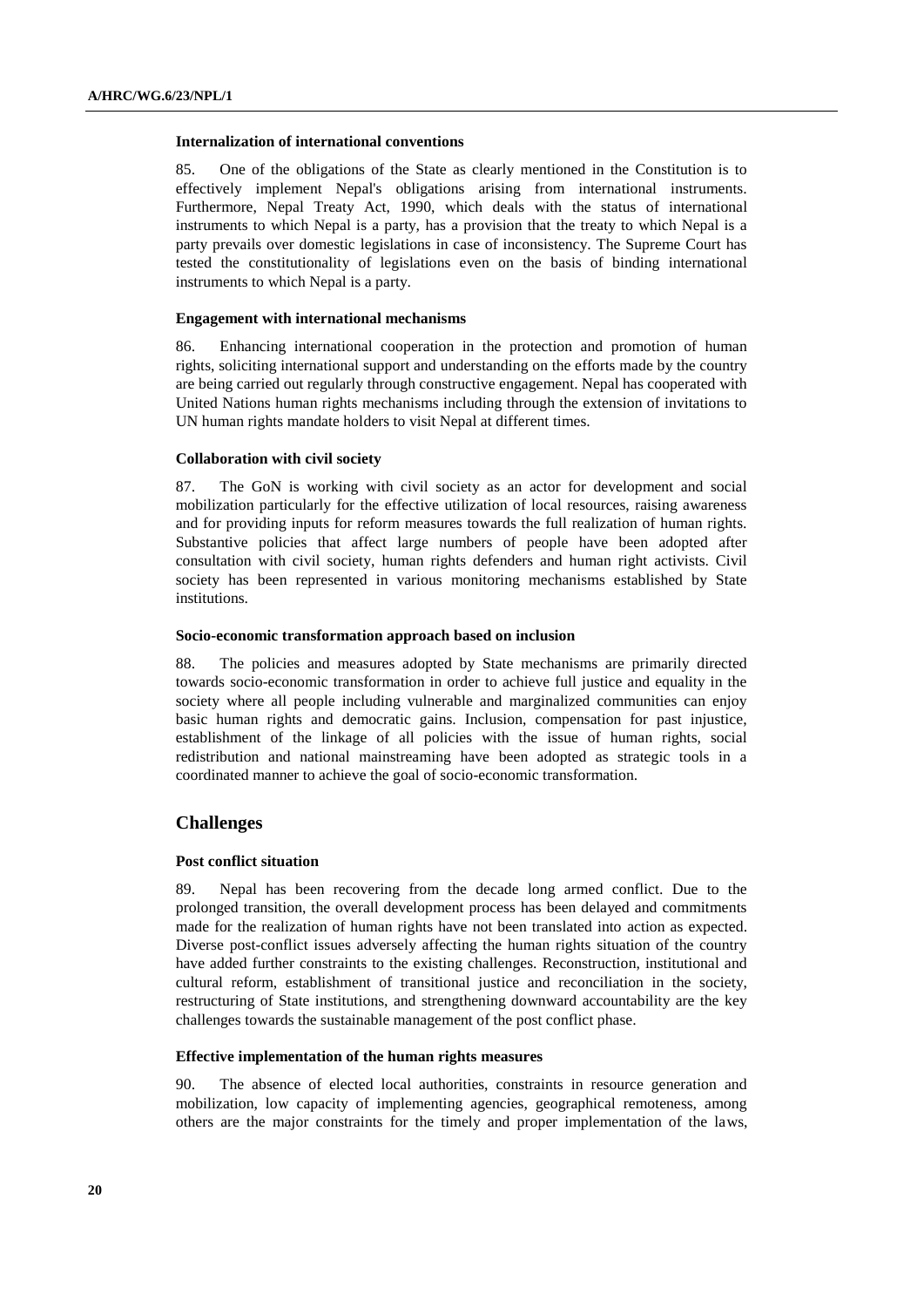policies, plans and programmes on human rights. Despite remarkable achievements in socio-economic development indices, protecting the rights of the vulnerable and marginalized communities as envisioned in the Constitution remains a challenge.

#### **Existing harmful practices**

91. Several harmful practices<sup>137</sup> still continue to exist in society despite State interventions and consistent improvements. These practices have laid great obstacles for the implementation of initiatives led by the State agencies and CSOs to enhance the quality of life. Bringing desired changes in behaviour, practice and attitude of socially and culturally interwoven mind-set is a long-term process.

#### **Post natural disaster response from a human rights perspective**

92. Integrating human rights values for humanitarian interventions, rescue, relief, rehabilitation and reconstruction in a post natural disaster context has been a national agenda after the devastating earthquake of 25 April 2015 and its subsequent aftershocks. Despite the increasing realization of such priorities, the rights based response to the needs of the victims of the earthquake remains a challenge. After consultation with national experts and stakeholders, the GoN is preparing planned urbanization, organized settlement in rural areas, review and implementation of building code and land use policy, and establishment of appropriate institutional mechanisms for the overall management of natural and human made disasters with further expertise, coherent national efforts and international support.

### **Poverty alleviation**

93. Considering the impact and evaluation of poverty reduction strategies and programmes, the GoN is making efforts to further integrate the notions of distributive justice, more decentralized approach, equitable access to available resources, interlink between development programmes and rule of law, and corruption control into all public policies in an accountable manner. Though the level of poverty has been declining it has been a huge obstacle towards the enjoyment of basic human rights by all.

### **National commitments**

94. As a democratic country with an elected government, independent and competent judiciary, free media and vibrant civil society, Nepal has demonstrated a strong commitment to human rights. Despite several challenges, the GoN is committed to implementing effectively the accepted recommendations made under the first UPR cycle and further recommendations to be received through the second cycle with increased emphasis on mainstreaming human rights into development policies and programmes, allocating more resources and improved capacity. The GoN is committed to continue national efforts in line with national priorities and international obligations and strengthening its collaboration with the international community and national stakeholders. The GoN expects further support from the UN and international community in its efforts towards protection and promotion of human rights in a sustainable manner.

*Notes*

<sup>2</sup> The thematic areas include, education; health, nutrition and population; labour and employment; culture; legal reform and administration of justice; environment and sustainable development; women, disabilities, senior citizens and gender and sexual minorities; international responsibility of

<sup>&</sup>lt;sup>1</sup> The reports of the proceedings of regional and national consultations are attached in Annex  $-1$ .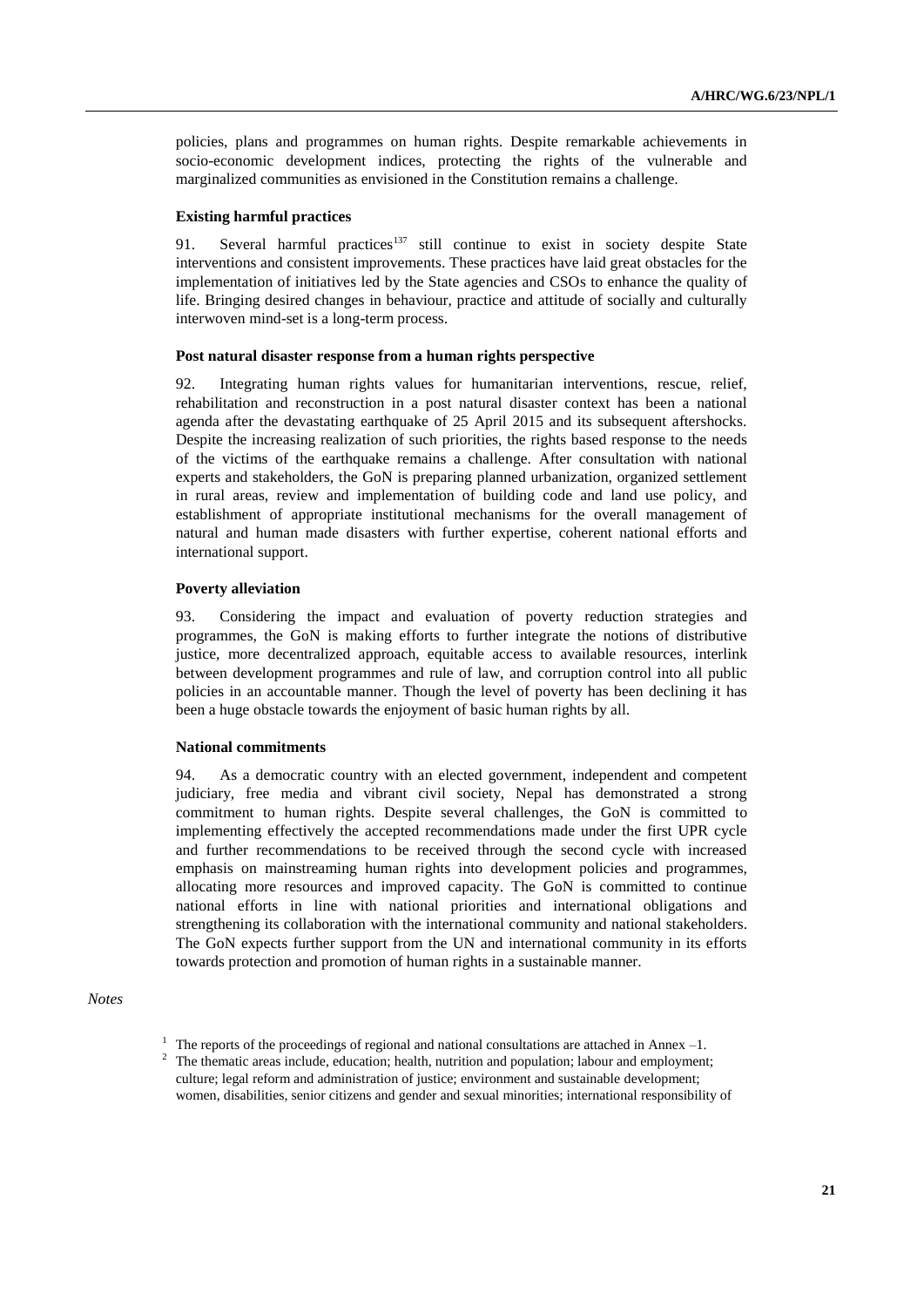Nepal; food security and food sovereignty; transitional justice and conflict victims; human right education; inclusive development; children; housing; social service and security; execution of Supreme Court judgments and recommendations of National Human Rights Commission; custody and prison reform; and institutional strengthening. (The NHRAP is available at www.opmcm.gov.np).

- <sup>3</sup> Nepal has ratified seven core UN Conventions on human rights out of nine.
- Act on the Commission on Investigation of Enforced Disappeared Persons, and Truth and Reconciliation, 2014; Caste-Based Discrimination and Untouchability (Offence and Punishment) Act, 2011; An Act to control Sexual Harassment against Women at Workplace, 2014.
- <sup>5</sup> A Bill to Criminalize Torture and Ill Treatment, 2014; Some Nepal Acts Amendment Bill to End Gender Based Violence and to Maintain Gender Equality, 2014; A Bill to Prohibit Witchcraft Practicing, 2014; Bills on Penal Code, Criminal Procedure Code, Sentencing Legislation, Civil Code, and Civil Procedure Code, 2014.
- <sup>6</sup> Four Geneva Conventions Implementation Bill, 2014; National Human Rights Commission Service Bill, 2015; A separate Bill to Criminalize Enforced Disappearance; Some Nepal Acts Amendment Bill to maintain Inclusion in Public Services; A Bill on National *Dalit* Commission.
- $7$  At least five layers of government mechanisms have been functional for the implementation of treaty body obligations including the Concluding Observations. The Human Rights Divisions or Sections established at various ministries have been playing a role of performing basic tasks and preparing documentations. The Human Rights Division of the OPMCM has been serving as human rights focal agency of the GoN. It is mandated to prepare plans of action, policies and reports as well as identify the issues and gaps in existing measures. A Steering Committee led by the Chief Secretary and consisting of secretaries of different ministries has been monitoring the implementation status and where necessary, supervising and facilitating work of the ministries. A regular meeting of all Secretaries of the GoN is held under the chairmanship of the Chief Secretary to address the problems and challenges, if any, during the implementation process. The Council of Ministers, the apex executive body, approves policies and Bills related to fulfilling the GoN's human rights commitments and implementation of the Concluding Observations. Likewise, Social Justice and Human Rights Committee of the Legislature Parliament oversees the issues of human rights and extends necessary directives to the government towards protecting human rights in accordance with international standards.
- The GoN has planned to build new buildings for prisons in Nuwakot, Makwanpur, Banke, Kavrepalanchowk, Udayapur, Rupandehi, Kailali, Kanchanpur, Bardiya, Parbat, Jhapa, Rolpa districts.
- 9 It includes, Recommendation 106.1, 2, i.e., *due consideration to the views of different groups that compose Nepali society, and participation of ethnic and caste group in constitution making process; timely writing, peaceful coexistence and guarantee freedom of religion, equality and nondiscrimination; women's rights in line with intl' HR instruments*.
- <sup>10</sup> The endorsed draft of the new constitution has been disseminated through the official website of the CA, newspapers, radios and other mass media. The draft has also been published in official gazzette.The committee on Citizen Relations and Public Opinion collection of the CA is mandated to collect views and feedbabacks of people, and the Committee will present a report incorporating suggestions from the people and other stakeholders.
- <sup>11</sup> It includes, Recommendation 106.26, 108.23, 27, 28, i.e. *concrete steps to ensure security of HRDs and journalists; prompt investigation on violations and prosecution; necessary measures to put an end to acts of intimidation and violence committed against journalists and human rights defenders*.
- <sup>12</sup> The Guidelines cover the matter of professional safety, insurance, and welfare matters related to journalists.
- <sup>13</sup> It includes Recommendation number 107.27, i.e. *ensure the right to freedom of assembly is guaranteed and remove all restrictions to peaceful protests*.
- <sup>14</sup> *New labour legislation as per the ILO Convention No. 111, Labour exploitation at home and abroad:*  It includes Recommendation number 106.40, 108.32, i.e. *Protect labour exploitation at home and abroad by legislation and oversight of workplace practices; Ensure that the new labour legislation includes provisions prohibiting discrimination as ILO 111*.
- <sup>15</sup> The Bonded Labour (Prohibition) Act, 2002 and its Rules, 2010 are in place to put ban on any form of bonded labour including *haliyas* and *kamaiyas*, to rehabilitate the freed bonded labourers and to uplift their livelihood from the perspectives of social justice.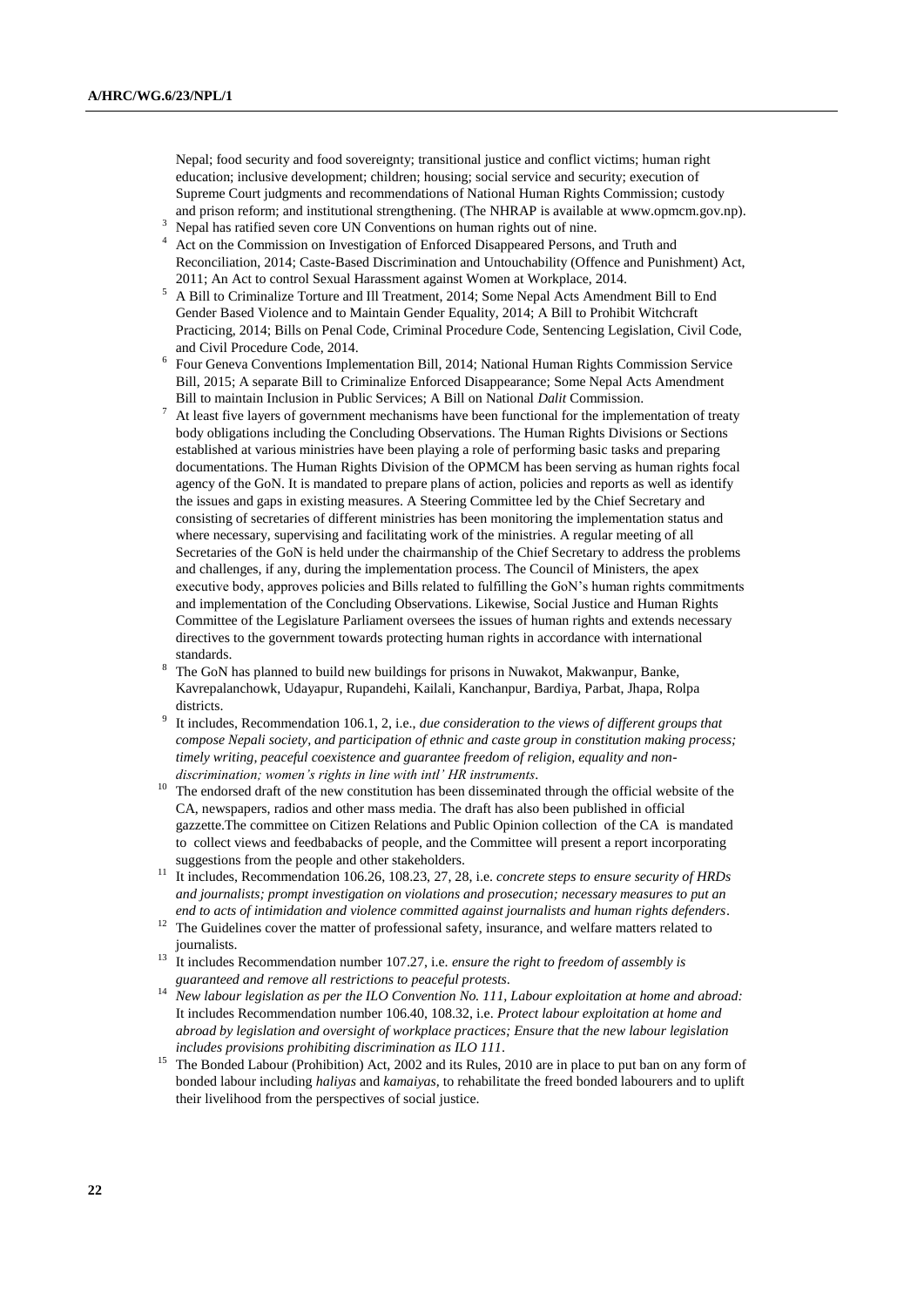- <sup>16</sup> The setting up of standards relating to air, light, chemicals and radiation for industries is planned for the upcoming fiscal year. Occupation related illness, safety and health management system has been in the process of development in the accident reporting system.
- <sup>17</sup> The schemes include: (a) Unemployment Insurance Plan, (b) Injury/ Accident Insurance Plan, (c) Sickness Insurance Plan, (d) Maternity Insurance Plan, (e) Dependent Insurance Plan, (f) Disability Insurance Plan, (g) Old Age Insurance Plan, (h) Medical Insurance Plan, and (i) Family Insurance Plan.
- <sup>18</sup> On 22 May 2011, the GoN determined minimum monthly salary and daily wage for labourers of industries, factories and enterprises where labour laws apply including agricultural labourers, and employees in media. Likewise, minimum wage for workers working in tea estate has also been determined.
- <sup>19</sup> In the Fiscal year 2012/13, the ratio of remittance to GDP is 25.7 percent while it was 23.1 percent in the previous fiscal year, i.e. 2011/12.
- <sup>20</sup> MoU has been signed with Bahrain, Japan, South Korea, UAE and Qatar.
- <sup>21</sup> Bahrain, Oman, UAE, Qatar and Saudi Arabia.
- <sup>22</sup> Saudi Arabia, Qatar, UAE, Malaysia, South Korea, Oman and Bahrain.
- <sup>23</sup> Saudi Arabia, Qatar, UAE, and Kuwait.
- <sup>24</sup> Foreign Employment Act, 2007 and its Rules, 2007, Guidelines on the Process Related to Obtain Personal Approval for Foreign Employment, 2012 are other legislative and policy tools.
- <sup>25</sup> It includes: the MoLE, the Department of Foreign Employment, the Foreign Employment Promotion Board, the Foreign Employment Tribunal, Labour Desk at the Tribhuvan International Airport in Kathmandu and Labour Attachés in destination countries. Likewise, a Committee to hear the issues of undocumented workers, formed at the Department of Labour on 31 January 2011, has served as an institutional mechanism to address the issues of widespread illegal migration and exploitation of undocumented workers.
- $26$  By mid-March 2014, verdicts on 73 cases have been delivered while 277 cases are under consideration.
- <sup>27</sup> It includes Recommendations numbers, *106.41, 43, 44, 45, 46, 48, i.e. Intensify efforts for more employment opportunities for vulnerable and marginalized; Efforts to reduce (rural) poverty and speed up its efforts; Continue implementing economic measures; Continue efforts to achieve equitable socio-economic development and political transformation process; Measures to reduce gap between the rich and poor*.
- <sup>28</sup> The detailed data are given in Annex  $-$  2.
- As per the Post Disaster Need Assessment Report of the National Planning Commission, more than 18 districts have been affected by the earthquake in April 25 and May 12 which caused loss of approximately 9,000 people, 600,000 houses/buildings and 700,000 people pushed to poverty.
- <sup>30</sup> Governmental agencies including Central Bureau of Statistics have already started to disaggregate national data under major identity groups, oppressed caste groups, indigenous people, *Madheshi* caste groups and Muslims.
- <sup>31</sup> In April 2014, IFAD has provided 5 million US dollars for PAF II.
- <sup>32</sup> MoFALD in collaboration with the ADB has been conducting economic empowerment programmes for hill *Dalit*, *Madheshi Dalit*, *Kumal*, *Majhi, Bote* and providing seed money of NRs. 35,000 to each household. Ministry of Poverty Alleviation and Cooperatives, Ministry of Forest and Soil Conservation and Ministry of Agricultural Development have been implementing livelihood support programmes to ensure the poorest people's right to generate income. Under the Ministry of Forest and Soil Conservation, a Leasehold Forestry and Livestock Programme has served more than 70,000 households to support livelihood through granting 40 years lease of the forest land of about 0.7 hectare for every household.
- <sup>33</sup> The CTEVT has been providing special vocational and technical education programmes targeting to *Dalit*, Muslim and marginalized groups. Since May 2013, 742 students (144 marginalized, 523 *Dalits*  and 75 Muslim) are enrolled in the following courses: Nursing course  $(12<sup>th</sup>$  standard), Auxiliary Nurse Midwife (18 months' course), Auxiliary Nurse Midwife (29 months' course), general medicine (12<sup>th</sup> standard course of 36 months), Diploma in Civil Engineering (36 months' course), Agriculture Junior Technical Assistance (15 months' course in animal husbandry). Likewise, since 2011, a total of 1,702 students (161 marginalized, 1,166 *Dalit* and 375 Muslim) have graduated in the vocational/technical courses.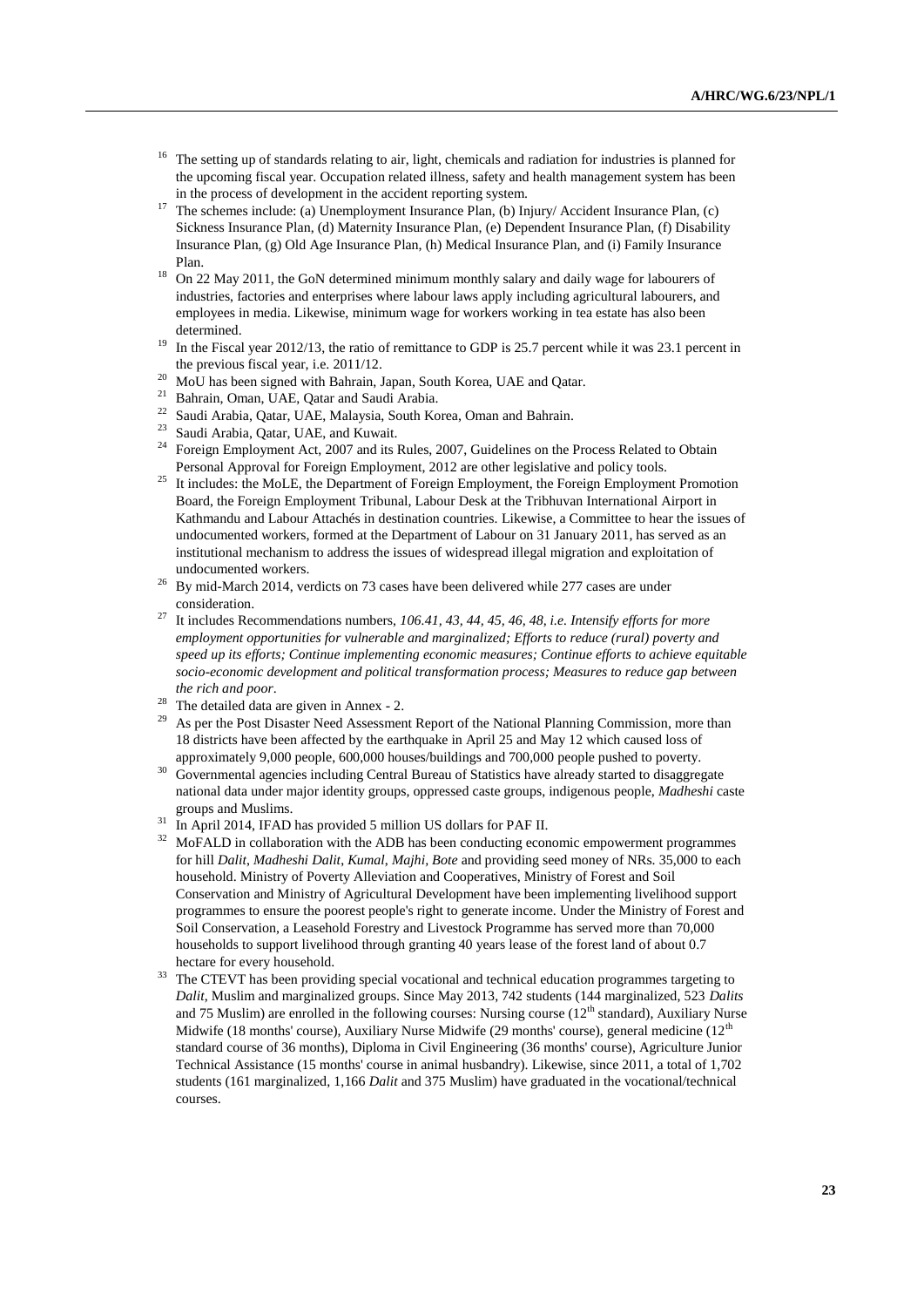- <sup>34</sup> Details on the targeted programmes are presented in Annex- 2.<br><sup>35</sup> It includes Recommendations number 106.10.42.43 i.e. Recu
- <sup>35</sup> It includes Recommendations number. 106.*10, 42, 43, i.e. Request for financial assistance; Continue to seek capacity building and technical assistance in order to pursue its plans and development and promotion of human rights; Call on the international community to encourage to provide necessary assistance to strengthen domestic capacity to address the challenges.*
- <sup>36</sup> The Policy replaced the previous Policy on Foreign Aid, 2002.
- <sup>37</sup> The first-ever meeting of the IPOA National Implementation Oversight Committee (IPOA-NIOC) held on 5th August 2013 decided to identify the key partners for implementation of the IPOA and formulate a new national development cooperation policy to replace the old one so as to bring it closer to the spirit of IPOA.
- <sup>38</sup> It includes Recommendations numbers 106.45, 47, i.e. *Seek broader international cooperation to deal with the threats posed by climate change; Through UNFCCC and other forums to remind international community, especially developed countries and other major emitting States, of their obligations to protect and promote human rights in Nepal by reducing greenhouse gas emissions to safe levels.*
- <sup>39</sup> It includes Recommendations numbers 106.51, 108.3, i.e. *Continue pursuing and enhancing housing programmes; Prepare a specific plan to ensure that the Nepal Lands Act will be in practice effectively to promote equality.*
- <sup>40</sup> The National shelter/housing Plan, 2014 is available in Nepali language at: http://www.moud.gov.np/pdf/Rastriya-Aawash-2071.pdf
- See National Shelter/Housing Plan 2014 (2071), pg. 18, at http://www.moud.gov.np/pdf/Rastriya-Aawash-2071.pdf
- <sup>42</sup> See National Shelter/Housing Plan 2014 (2071), p. 29.<br><sup>43</sup> See National Shelter/Housing Plan 2014 (2071), p. 20.
- <sup>43</sup> See National Shelter/Housing Plan 2014 (2071), p. 30.<br><sup>44</sup> It is also related to "Food Sofaty" Section i.e. name 2
- It is also related to "Food Safety" Section, i.e. paras. 35–36.
- <sup>45</sup> *The Right to Education, Free, compulsory and quality education for all children and all segments of society, including marginalized, disadvantaged and most vulnerable groups, and School Feeding Programmes.* It includes Recommendations numbers 106.*50, 52, 53, 54, 108.33, 34, 35, 36, i.e. Free and compulsory (primary) education with special focus on girls; policies for free and compulsory education and participation of the disadvantaged; Programmes and measures for education; Participation of parents in increasing quality; Expand school feeding programme*.
- <sup>46</sup> As per the economic survey (2013/14), net enrolment rate in grade one in the year 2013/14 has increased to 95.6% compared to 89% in the year 2011. Likewise, net enrolment rate in basic education has increased to 86.3% (in 2013/14) compared to 70% (in 2011) and in secondary education to 33.2%. Qualified and trained teachers in basic education have increased to 91.5% (2013) compared to 79% (in 2011) and in secondary level education has increased to 98% (2013) compared to 94% (2011). Similarly, literacy rate among six to fifteen years has also increased to 65.9% in 2013 from 60.9% in 2012. Literacy rate based on Gender Parity Index (GPI) for 2012 is 0:62 compared to 0:9 for 2011. Due to expansion of government budget and expenditure in the education sector together with expansion of educational activities in the private and non-government sectors, output of this sector is estimated to remain at 6.0 percent with marginal increase of 0.1 percent as compared to previous fiscal year. The  $13<sup>th</sup>$  periodic Development Plan (2013-16) targets to increase the literacy rate among the age group of above 15 to 75 percent, 15 to 25 age group to 95 percent; enrolment rate in class one having the experience of child development to 64 percent; net enrolment rate in basic education (class one to five) to 100 percent; net enrolment rate in class one to eight to 90 percent; and net enrolment rate in secondary education (class nine to 12) to 40 percent.
- <sup>47</sup> Schools having toilet facilities have increased to 81.3 percent and number of schools having separate toilets for girls has increased to 67.6 percent.
- <sup>48</sup> The details on various programmes are mentioned in Annex 3.
- <sup>49</sup> The details on the support schemes are given in Annex 3.<br><sup>50</sup> It includes Becommondation number 106.52 i.e. *Brogram*
- <sup>50</sup> It includes Recommendation number 106.52, i.e. *Programmes and measures for the enjoyment of rights to health*.
- <sup>51</sup> The Policy emphasizes increasing the access to health services to all citizens with special focus on poor and marginalized communities residing both in urban and rural areas through implementing the programmes based on equity and social justice. The vision of the Policy is to enhance the physical, mental, social and emotional health of every citizen so that they can be able to live a productive and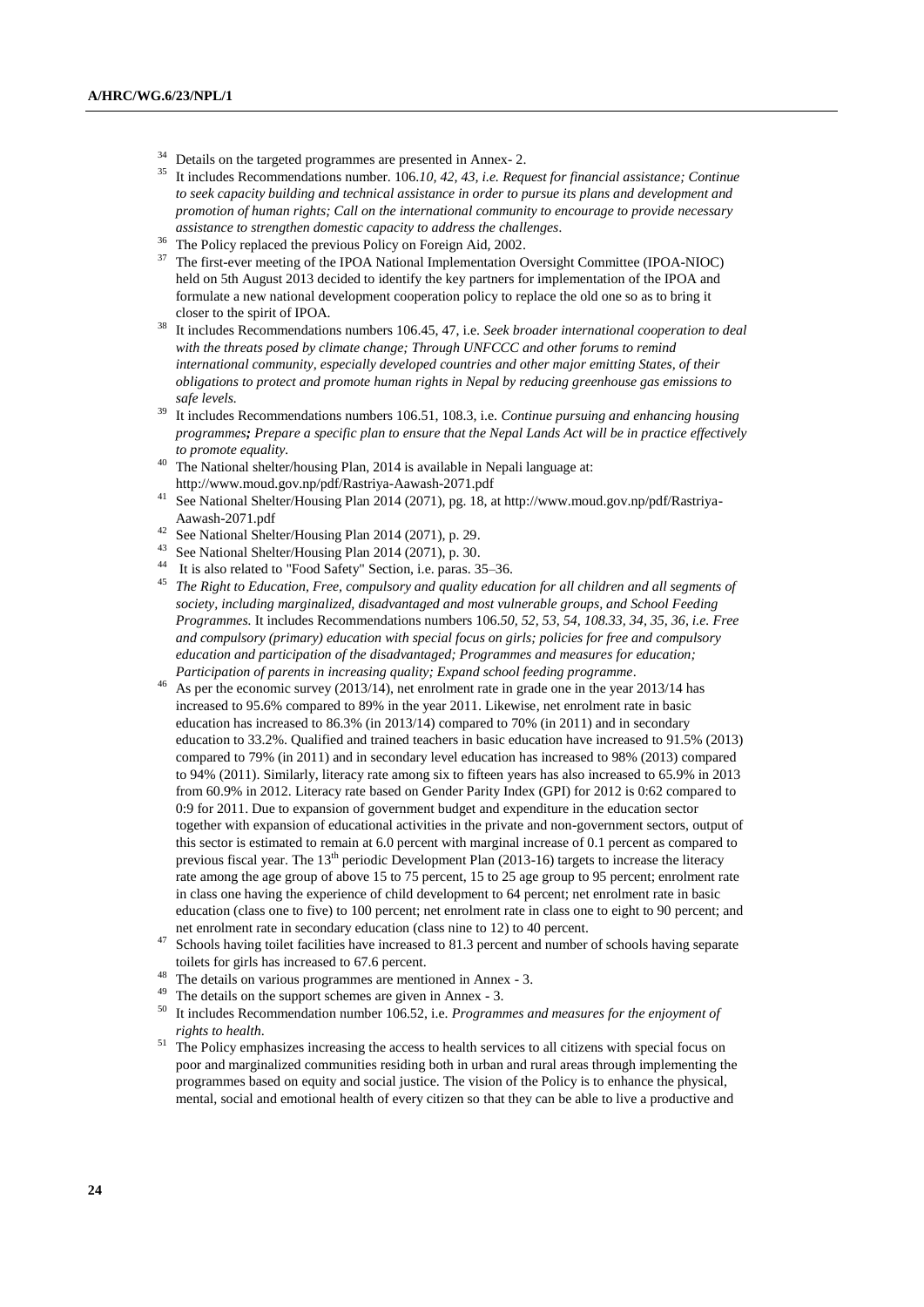quality life.

- <sup>52</sup> It includes district hospitals, primary health centres, health posts, and sub-health posts.
- The GoN has been distributing contraceptives and permanent sterilization service free of cost. In the fiscal year 2012/13, a total of 599,420 people were provided with contraceptives and 52,181 were provided with permanent sterilization service through the reproductive health programme as a family planning initiative. In addition, 2,478,000 regular users of contraceptives from across the country received such services in the same period. As of the end of FY 2013/14, the number of people having knowledge about the legality of safe abortion is 38 percent, number of people with knowledge about the availability of place/service centre for safe abortion is 60 percent, number of people using the safe abortion service is eight percent, rate on usage of family planning devices is 49.7 percent, rate of pregnant women utilizing delivery service at health services is 35 percent and rate of pregnant women utilizing delivery service through trained health workers is 36 percent. The 13<sup>th</sup> periodic Development Plan, 2013-2016 aims at increasing the rate on usage of family planning devices to 67 percent and decreasing the fertility rate (among 15–49 aged women) to 2.4, and thereby increasing the life expectancy rate to 71 years.
- <sup>54</sup> In the FY 2012/13, a total of 33,024 women were screened as having the problem. Among them, 3,660 women received silicon ring peccary and 4,725 underwent uterine operation. Likewise, awareness programmes both on preventive and curative aspects together with treatment facilities have been implemented at the local level. The national budget for the fiscal year 2014/15 as well as the NHRAP ensures continuation of the availability of the service free of cost in the course of implementing the Supreme Court ruling.
- <sup>55</sup> It includes Recommendations numbers 106.12, 17, 107.26, i.e. *Strengthen human rights in all areas; Inclusion of human rights education in school programmes; Human Rights education to general public with a focus on the most vulnerable social groups; Provide mandatory HR training for law enforcement officials*.
- <sup>56</sup> In the last two fiscal years, Ministry of Law, Justice, Constituent Assembly and Parliamentary Affairs (MoLJ) has conducted four dissemination programmes in pursuance of the Action Plan on the implementation of the Recommendations of the UPR. More than 700 people have benefited from these programmes.
- <sup>57</sup> Police Rules, 2014, and Army Rules, 2013, provide for mandatory human rights training for security personnel. Police Rules, 2013, have provisions for mandatory training on human rights and crime investigation in relation to offences against women and children. The Rules include provisions for the duty of police towards protection and promotion of human rights. As per the Police Rules, 2013, rules 53 (g), 55 (q), 57 (o), 59 (v), 60 (t), 62 (u), 63 (t), it is the duty of the police to protect and promote human rights and to implement a specific plan for the protection of the rights of vulnerable people, women and children. Likewise, Army Act, 2007, ensures that mandatory training on human rights to all army personnel is provided. Army Act, 2007, Section 20 (1) provides that a person to be included in the organization of the Nepal Army shall be provided with training and orientation on topics including human rights and international humanitarian law.
- <sup>58</sup> Nepal Police has developed Crime Investigation Directives, 2014, Standard Operating Procedure on Women and Children Victim Care System, 2014, Nepal Police Polygraph Directives, 2014. The Office of the Attorney General has developed medico legal manuals for crime investigation, Victim Protection Manual, Manual on monitoring of human rights situation of inmates in custody and prison, Resource material on criminal offence against Children and Women, Victim's rights handbook.
- <sup>59</sup> Nepal Army has been conducting training on gender equality and UNSCR Resolution 1325 and 1820 since 2010, in which, 1,082 army personnel have been sensitized. Moreover, as per the National Action Plan on UNSCR 1325 and 1820, Ministry of Defence has conducted a project on promoting women's participation in the peace building process and economic opportunities since 2013. So far, 1,065 army personnel have been trained in the subject matter.
- <sup>60</sup> All army personnel have received basic education on human rights as the basic education on human rights is compulsory for them.
- <sup>61</sup> It includes Recommendation number 106.49, i.e. *Improve food safety of vulnerable groups, particularly indigenous people, former bonded labourers, Dalits, Muslim, PwDs and those who are infected with HIV/AIDs*.
- $62$  As per its mandates, the Division has been liaising with other line ministries and formulating laws, policies and guidelines related to food safety and nutrition and related endeavours such as seed,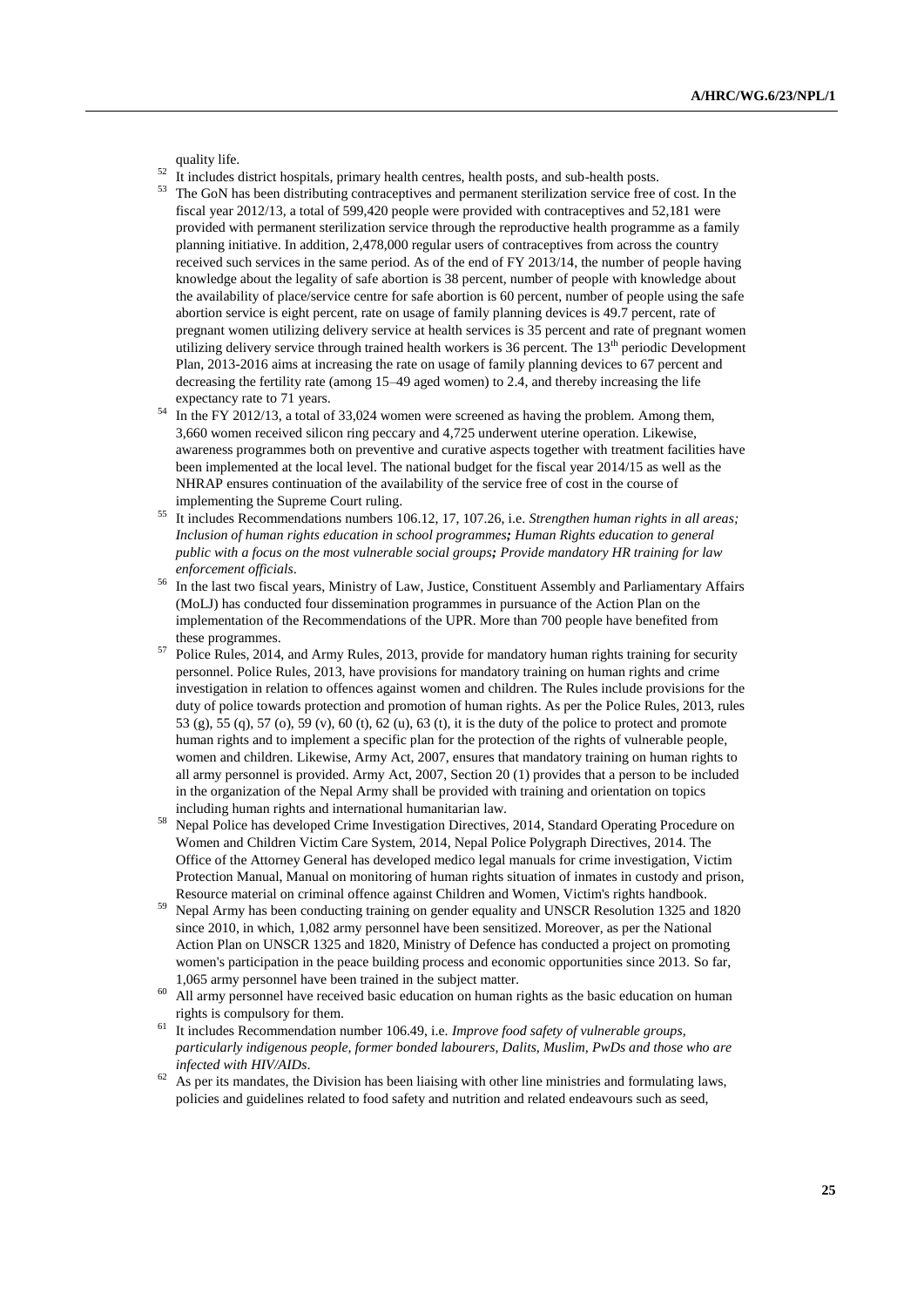fertilizer, pesticides and so on.

- <sup>63</sup> The programmes aim at achieving outputs like introducing more than 17 new species of grain, introducing 21 new technologies and eight new practices in food and animal farming respectively, achieving the production of more than 700 metric ton of seed and so on.
- <sup>64</sup> It includes Recommendations numbers 106.13, 55, i.e. *Put in place follow-up mechanism to ensure return, registration, re-adaptation and reinsertion of IDPs; Establish monitoring system; Design and implement programmes to ensure the respect for and protection of the rights of women and children in the rehabilitation*.
- <sup>65</sup> The policies, directives, procedures and programmes to address the issues of IDPs and conflict victims include:
	- National Policy on Internally Displaced Persons, 2007
	- Directives to provide relief to the IDPs and their families, 2007
	- Peace Fund Operation (Procedure) Regulation, 2009
	- Terms of Reference of Local Peace Committee, 2009 and Directives of Local Peace Committee, 2010
	- Development Programme for Peace Operation Working Procedure, 2009, and Development Programme for Peace Operation Directives, 2012
	- Relief, Compensation and Financial Support Working Procedure, 2010
	- Employment/Self-Employment for Conflict Victims Operation Directives, 2011
	- Special Programme for Conflict Affected Area Operation Directives, 2012
	- Psycho-social Counselling Service Operation Directive, 2014
	- National Action Plan, 2011, on the Implementation of the United Nations Security Council Resolutions 1325 and 1820
	- Conflict Victim Journalist Welfare Fund and Operation Guidelines, 2013
- <sup>66</sup> Between fiscal years 2006/07 and 2012/13, among the 79,571 IDPs, 25,000 have received a sum of Rs. 240,144,000 as interim relief. Employment generation training has been provided for 3,030 conflict victims from 12 districts and 11,740 victims from 42 districts during the probation period and first phase respectively. As of the end of FY 2012/13, 7,996 persons with conflict-induced injury have received a sum of Rs. 369,868,000. Also, a sum of Rs. 84,377,000 has been provided as life sustaining allowance to 736 persons with more than 51 percent disability caused by conflict induced injury. Likewise, the Ministry of Peace and Reconstruction (MoPR) has provided interim relief and rehabilitation support to conflict victims. This includes relief to the families of deceased, single women, families of the conflict victims, skills development training to conflict victims and relief/compensation based on NHRC's recommendations.
- <sup>67</sup> It includes Recommendation number 107.4, i.e. *Do the necessary including legal texts to reaffirm and reinforce the equality between all ethnic, cultural and linguistic component*.
- <sup>68</sup> The policies include, Culture Policy, 2013, the policy to provide primary education in mother tongue. The mechanisms include, establishment of NFDIN, Nepal National Ethnographic Museum, etc.
- <sup>69</sup> It includes Recommendations numbers 106.*46, 107.28, 108.13, 14, i.e. Step up efforts to achieve ESC rights for marginalized and vulnerable; Redouble efforts to promote and protect the rights of vulnerable groups such as children, women, PwDs, aged persons; Take effective measures to increase the involvement of the indigenous peoples, minorities and vulnerable in civil services, law enforcement agencies and local authorities; Measures to ensure PwDs are enabled to participate in vocational and job training, literacy in consultation with their representative organizations; Ensure non-discrimination*.
- $70$  Article 35 of the Constitution stipulates that the State shall pursue the policy to provide social security schemes for marginalized and disadvantaged groups. Article 35 (19) states that a policy to provide allowances to old age people, women and the unemployed shall be adopted.
- $71$  The programme includes the provision of monthly monetary allowance of Rs. 500 to elderly citizens, Rs. 500 to single women, Rs. 1,000 to fully disabled, Rs. 300 to partially disabled, Rs. 3,000 to those with extreme disability and Rs. 500 to persons belonging to the endangered communities. In addition, an annual medical allowance of Rs. 2,000 is provided to the senior citizens above 70 years of age. Senior citizens above 75 years of age are entitled to free medical treatment of cancer and the diseases related to heart, kidney.
- The social security measures include:
- Establishment of Day Care Service Centres and Senior Citizen Clubs, and Renovation of the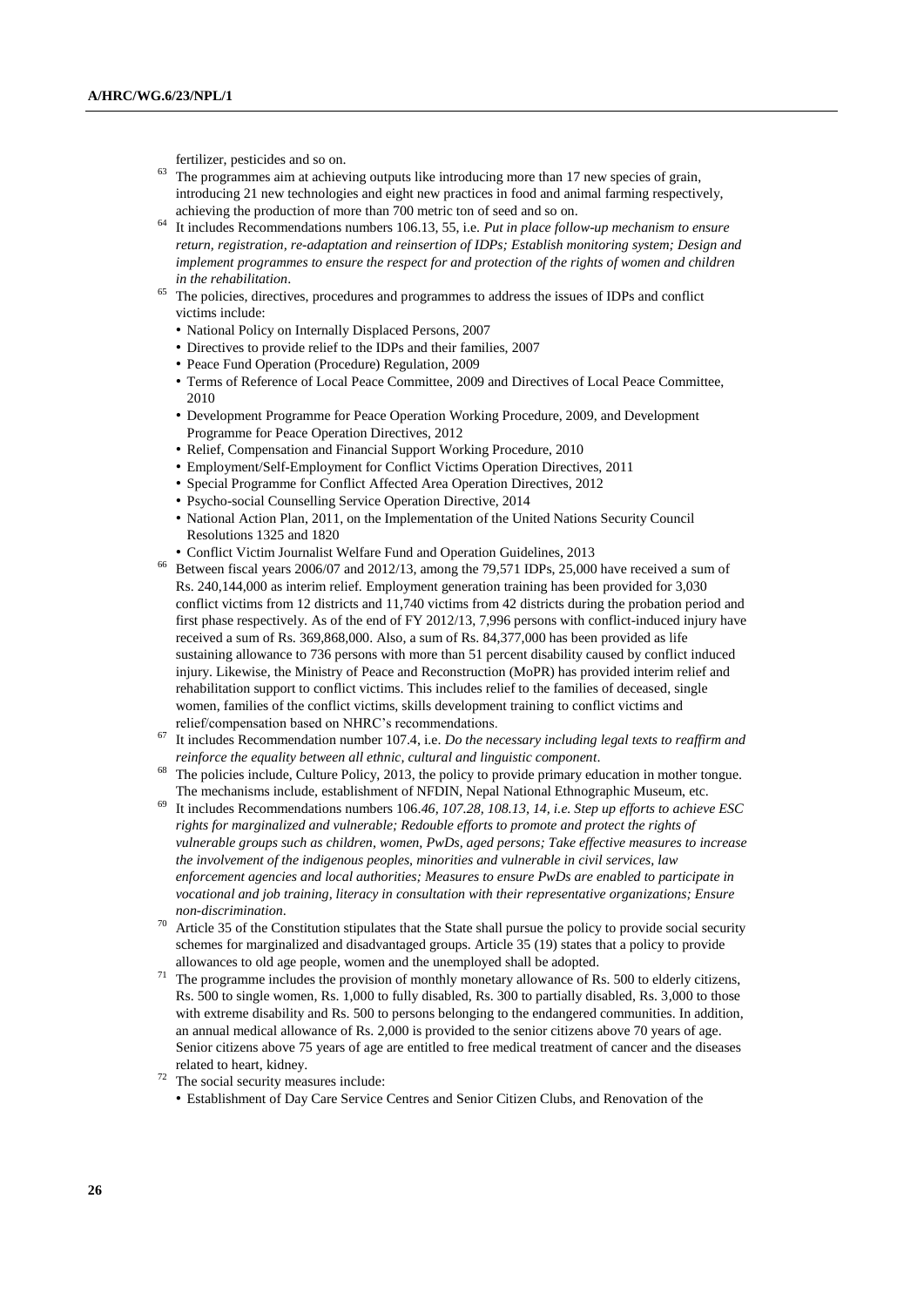existing old age homes

- Implementation of Senior Citizen Act, 2007 and Rules thereof
- Collecting data about senior citizens
- Review of the existing provisions on social security for necessary improvement and expansion by National Planning Commission and concerned ministries
- Formation of Senior Citizen Welfare Committee at the central and district levels
- Initiation of one model shelter home in each development region
- Partnership with CSOs
- <sup>73</sup> There was a considerable increase in 2008/09 and 2009/10. The proportion of the social security allowance in the total budget expenditure is also growing significantly. It has exceeded the government's total pension expenditure. The proportion of actual expenditure on social security in FY 2009/10 is 2.79 percent, which is higher than the actual expenditure on pensions (i.e. 2.52 percent of the total budget expenditure) given to the civil servants, police, teachers, and others.
- <sup>74</sup> The NFDIN has been organizing various programs to guarantee that IPs are able to enjoy their identity and culture including through the promotion and preservation of their traditional languages. Some of the programs through NFDIN includes, cultural events and festivals of indigenous nationalities, education & communication programs through electronic media, historical, cultural, religious, heritage preservation and promotion program, income generation training program based on professionalism and traditional job skills, indigenous film festival & documentary production training program, indigenous women capacity & skill development program, mother tongue literacy and training of trainer program, mother tongue script identification, grammar, writings, dictionary development, extinct language re-writing programs, research and development, publication of journals & bulletins, rural tourism training program, upliftment program of endangered & highly marginalized indigenous groups, and youth self employment through skill/professionalism and empowerment program.
- These institutions include: National Foundation for Development of Indigenous Nationalities (NFDIN), National *Dalit* Commission (NDC), National Muslim Commission, *Badi* Community Upliftment and Development Board, Marginalized and *Dalit* Upliftment and development Board and Backward Community Upliftment and Development Board, Buddhism promotion and Monastery Development Committee.
- <sup>76</sup> The NFDIN has also been supporting the MoFALD in realizing the rights of the IPs by conducting targeted programs. The GoN has been providing annual grant to NFDIN to initiate and implement the programs of protection, preservation and promotion of the cultures, languages, institutions, traditional knowledge and skills of IPs and institutional strengthening. It has planned for further institutional strengthening of NFDIN through allocation of adequate resources.
- $\frac{1}{77}$  The GoN, in its present NHRAP has planned to review and revise the existing legislations and formulation of new legislations related to the indigenous communities. It has programs to protect and preserve the cultural and religious heritage, traditional language and script, specially of the endangered communities, establishment of museums and model villages, development and publication of dictionary and grammar in mother tongue, collection and preservation of history, folklore, music and folk-tales, and organization of cultural festivals and awareness programs.
- <sup>78</sup> IPs, *Dalit, Madheshi*, backward community, PwDs, senior citizen.
- According to the Civil Service Act, 1992, different groups are entitled to get reservation quota, such as: 33 percent for women, 27 percent for indigenous people, 22 percent for *Madheshi*, 9 percent for *Dalit*, 5 percent for person with disabilities, and 4 percent for people from backward area. The policy of inclusion has been adopted in all security forces, State owned or controlled public enterprises, universities, schools, and public services under relevant legislations.
- <sup>80</sup> The Police Rules, 2014, Army Rules, 2013, and Armed Police Force Rules, 2015 provide for reservation/quota for women, indigenous people, *Madheshi, Dalit*.
- <sup>81</sup> The proposed amendment Bill provides for at least 40 percent representation of women in Village Development Committee, Municipalities and District Development Committee.
- <sup>82</sup> For the year 2013/14, the GoN has allocated Rs. 70.4 mil. for education support to the persons with disabilities. In the fiscal year 2014/15, the GoN has planned to provide scholarships to students with disabilities, operate the Community Based Rehabilitation Programme in an effective manner, make the educational and health facilities PwDs friendly, and provide support for the treatment of spinal injury cases through the mobilization of citizen treatment fund. A Special Education Council has been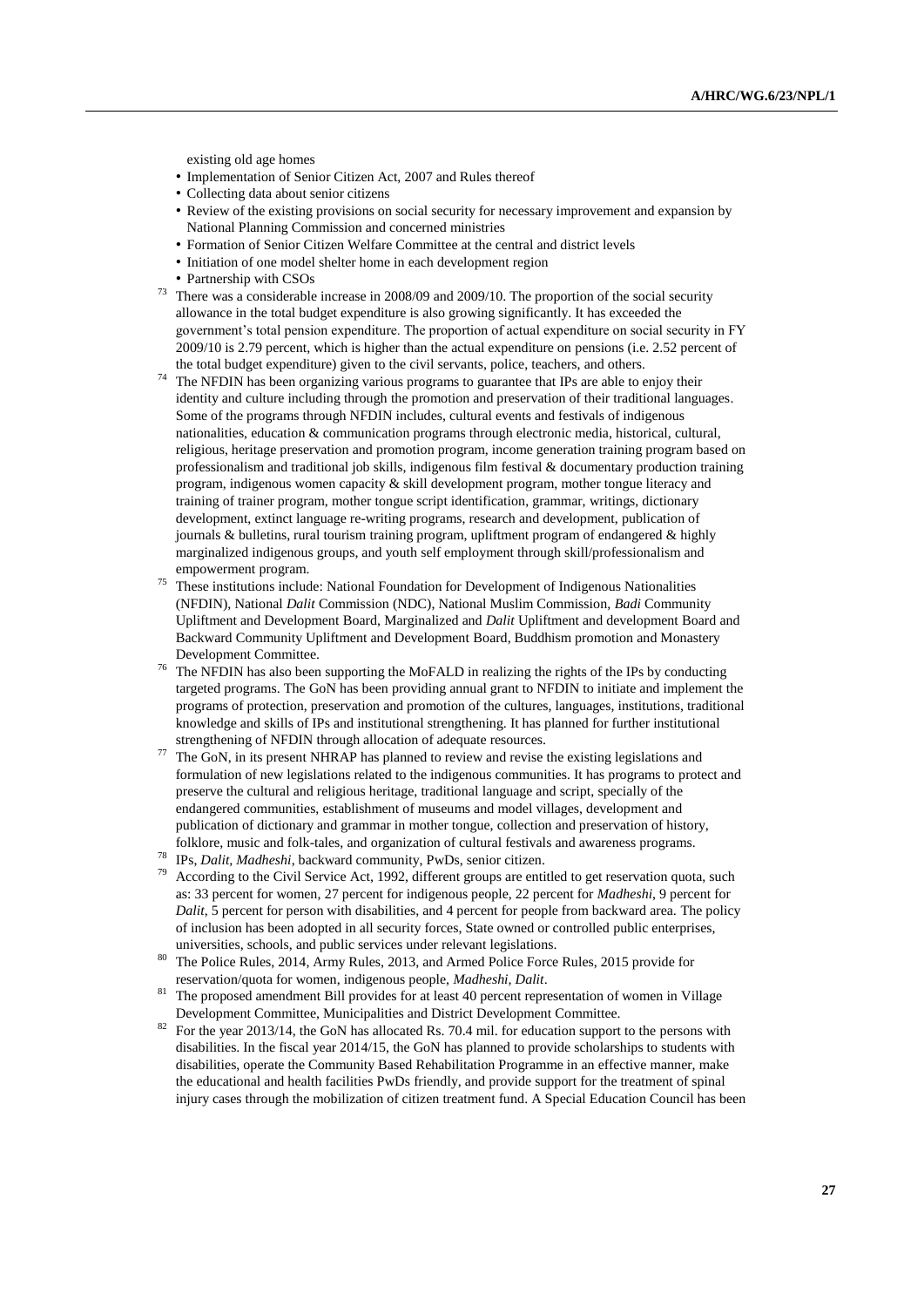formed to provide special education to students with disabilities. National Action Plan on persons with disabilities ensures the rights to get free and quality education, increasing the access to education and disability friendly environment. The Curriculum Development Centre has adopted a participatory curriculum development and textbook review process in consultation with disability experts and stakeholders. Similarly, in the fiscal year 2013/2014, 1,030,126 *Dalit* children studying in grade one to eight have received scholarship support worth Rs. 400, and 79,551 studying in grade nine and ten have received scholarship support worth Rs. 500 and 28,028 studying in grade 11 and 12 are planned to get scholarship support worth Rs. 1,000 in the coming fiscal year. In the feeder hostels, priority is given to the admission of *Dalit* children. In the fiscal year 2014/15, the GoN plans to provide monthly scholarships to students from marginalized communities such as *Dalits, Raute, Chepang* worth Rs. 1,500 to Rs 3,000 to continue their higher education if they pass School Leaving Certificate Exam  $(10<sup>th</sup> \text{ grade})$  in first division from the community schools.

- <sup>83</sup> The SSRP aims to cover 175,000 children with disabilities at the primary level and 75,000 at the secondary level by providing them with scholarship support.
- <sup>84</sup> They include classes for the blind, deaf, and for children with intellectual disabilities. Currently, there are 360 integrated resource classes of which 164 are for the deaf, 78 for the blind and 118 for the children with intellectual disabilities. Likewise, there are 34 Special schools, 365 Resource Classes, and 21 Integrated Schools across the country for promoting access to education of children with disabilities.
- <sup>85</sup> There are 30 special schools for deaf children, one for blind, thirteen for children with intellectual disabilities and one for children with physical disabilities. There are also five integrated schools for deaf children and 16 for blind children. The GoN has established Resource Centres in specific geographical areas. The GoN has also established Assessment Centres in 62 districts in order to collect information on the children with disabilities, assess their educational needs and specify the appropriate way of education to them, i.e. through general books, resource classes or special schools.
- <sup>86</sup> The Community Based Rehabilitation Program focuses on providing health, education, socialization, empowerment and livelihood services to the PwDs.
- The Guidelines identify public areas that need to be made accessible with clear definition of accessibility for different types of disabilities. The Guidelines also provide that a reservation of five percent seats have to be allocated on parapet of any stadium that has to be fully accessible for wheelchairs.
- <sup>88</sup> Some targeted programmes for PwDs are:
	- Support for health, education, livelihood, socialization and empowerment is being provided in all 75 districts.
	- Empowerment and Information Centres (Help Desk) are being operated in 14 districts and are planned to be replicated in other districts.
	- Technical assistance materials are being produced in four development regions.
	- Model day care and residential rehabilitation centres in public-private-partnership model are initiated from Central Development Region.
	- Civil service entrance preparation classes for PwDs are being run in all development regions.
	- ID cards have been distributed and establishment of well-equipped Community Based Rehabilitation Centres has been planned.
	- The domestic legislation and plans have been reformed as per the CRPD.
	- Partnership has been initiated with the NGOs.
	- Programmes to increase the accessibility of PwDs to public space.
- <sup>89</sup> It includes Recommendations numbers *106.21, 24, 107.10, 11, 12, 13, 108.10, 11, 12, i.e. Make further efforts to overcome the difficult issue of all kinds of discrimination; Pass the bill on castebased discrimination, ensure that the policy is fully implemented also by local authorities in rural and remote areas; Take legal and policy measures to end discrimination; Cases of caste-based discrimination be reported, investigated, perpetrators prosecuted and victims compensated.*
- The Act clearly mentions that any kind of discrimination on the basis of caste in both public and private space is punishable by law. The Act defines acts of discrimination against caste and religion as a crime and persons involved in such crime may be punished with three months to three years of imprisonment and Nepalese Rupees 1,000 to 25,000 of penalty. The perpetrators are also liable to provide compensation to victims. The Act provides for an additional punishment for public officials found responsible for caste-based discrimination.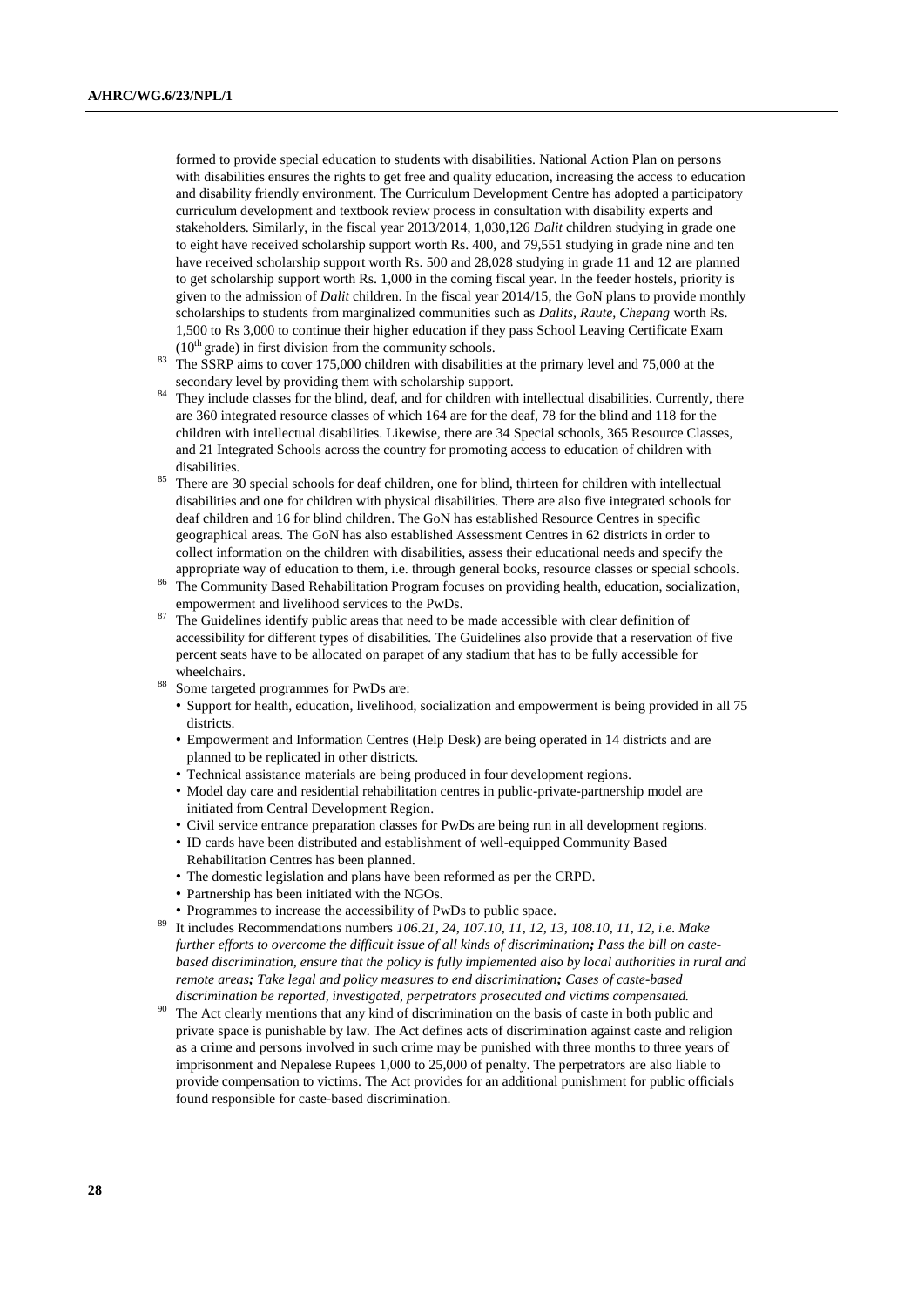- <sup>91</sup> The quota is at all public services including Nepal Police and Armed Police Force.<br><sup>92</sup> The CoN under the Legal Art, 1007, here established a Central Legal Aid Committee
- The GoN under the Legal Act, 1997, has established a Central Legal Aid Committee at the centre and District Legal Aid Committees in all districts which are providing free legal aid service to the indigent people. Besides, the paid lawyers in every court have been engaged in providing free legal aid service to those who are not in a position to afford the service on their own. Indigent women, *Dalits,* and marginalized are given preference for the services.
- According to the Attorney General's Office Report.
- The GoN has planned to provide building for National Foundation for Development of Indigenous Nationalities, National *Dalit* Commission, National Muslim Commission, Neglected, Suppressed and *Dalit* Community Upliftment Development Board, *Badi* Community Upliftment Board and Backward Community Upliftment Development Board.
- <sup>95</sup> It includes Recommendations numbers *106.3, 107.2, 17, 108.18, 19, i.e. Reform penal code and penal procedure code in accordance with CAT; Criminalize torture, enact specific domestic legislation to criminalize torture; Undertake legal and administrative efforts to end torture and related impunity; Impartial investigation into allegation of torture and prevention of torture; Investigate credible allegation of EJK and introduce an independent complaint mechanism on the conduct of the security forces*.
- <sup>96</sup> Investigation Committee as provided in Section 62(1) of the Army Act has a special provision to conduct thorough and impartial investigation into the allegation of torture and disappearance. The offence of torture is prosecuted in an Army Special Court. Similarly, Police Rules, 2014 and Armed Police Force Rules, 2015 also prohibit torture.
- <sup>97</sup> It includes Recommendation number 106.31, i.e. *Strengthen the implementation of human trafficking and transportation (Control) Act 2007 and its Regulation 2008; Strengthen law enforcement and judicial system in the efforts to address impunity, prevent trafficking and sexual exploitation; Provide protection and compensation to victims*.
- <sup>98</sup> The districts include: Kathmandu, Sindhupalchowk, Kailali, Jhapa, Parsa, Repandehi, Banke and Chitwan.
- <sup>99</sup> A total of 429 persons were rescued by mid-April 2014. The number stood at 1,458 in FY 2012/13. District Development Committees have been provided with grants of Rs, 3,750,800 for curbing human trafficking and Rs. three million to manage rehabilitation centres. Seven service centres have been established in the India-Nepal border areas for controlling human trafficking and violence against women and children.
- <sup>100</sup> It includes Recommendations numbers *106.33, 34, 35, 36, 37, 38, 107.25, 108.22, 24, 25, 30, i.e. Establish TRC and Disappearance Commission in line with international standards; Ensure that there is no amnesty to grave violations of HR; Ensure that perpetrators are brought to justice; Ensure that all decisions from judiciary regarding human rights violations during and after the conflict are fully respected by all concerned institutional actors*.
- <sup>101</sup> Act on the Commission on Investigation of Enforced Disappeared Persons, and Truth and Reconciliation, 2014.
- <sup>102</sup> It includes Recommendations numbers *107.3, 14, 15, 16, 24, 108.15, 16, 17, 29, i.e. Review legislation and amend it where necessary to remove provisions which allow government and military personnel to act with impunity; Conduct thorough and impartial investigation into allegations that the police or any person of the justice system has taken part in discriminatory actions; Take necessary measures for the prevention of warrantless arrests, torture, EJK and other misconduct and ensure swift and fair investigation; Create a system of accountability to investigate and prosecute human rights violators in military and law enforcement agencies; Introduce an independent complaints mechanism on the conduct of security forces and establish a Nepal Police Service Commission*.
- <sup>103</sup> Till date, internal departmental action has been taken against a total of 856 cadres/officials (622 from Nepali Police, 56 from Armed Police Force, 177 from Nepal Army and 1 public servant) in cases of violation of human rights.
- <sup>104</sup> It includes Recommendation number, 107.21, i.e. *Create mechanisms to end the case backlog at all levels of the judicial system*.
- <sup>105</sup> Justice Sector Coordination Committee at the Centre is established under Rule 13 (d) of the Supreme Court Rule, 1992 and District Level Justice Sector Coordination Committee is established under Rule 4 (b) of the District Court Rules, 1995. The Strategic Plan sets the activities to strengthen these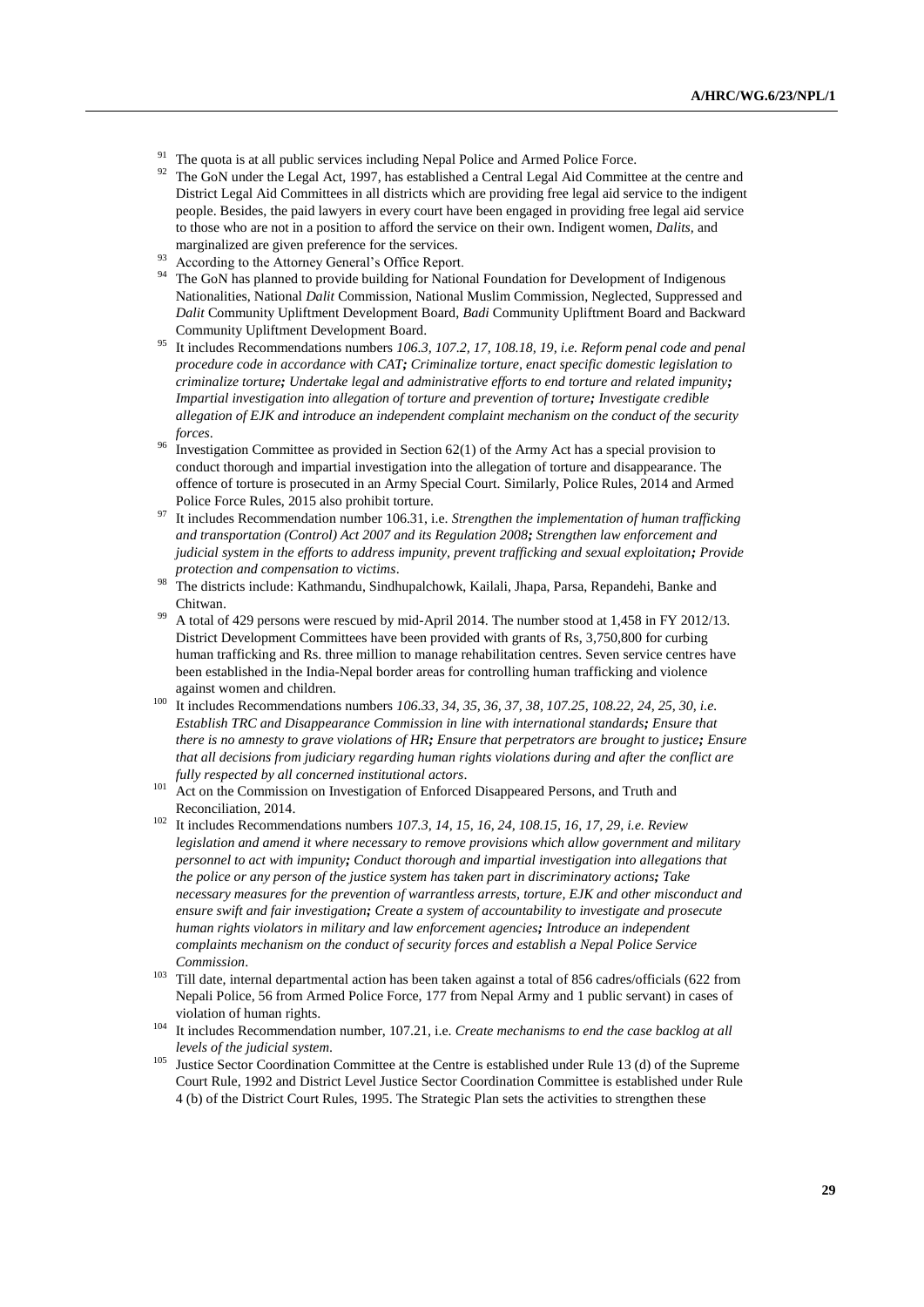Committees.

- <sup>106</sup> It includes Recommendations numbers *106.19, 20, 56, 107.9, 108.5, 6, 7, 8, 9, i.e. Make further efforts to implement the recommendations of various treaty bodies; Continue cooperation with the UN and other international organizations; Undertake a participatory process in the implementation of the UPR recommendations; Work with OHCHR to develop a common core documents in conjunction with treaty-specific lists of issues to help streamline treaty reporting; Extend standing invitation to all special procedures.*
- <sup>107</sup> It includes Recommendations numbers *106.3, 108.26, i.e. Implement the decision of the Supreme Court of 2007 that requires the state to criminalize enforced disappearances; Sign and ratify the CED*.
- <sup>108</sup> The Act on the Commission on Investigation of Enforced Disappeared Persons, Truth and Reconciliation, 2014.
- <sup>109</sup> It includes Recommendations numbers *106.2, 4, 9, 14, 22, 28, 29, 31, 39, 107.8, 18, 22, 23, 108.20, 21, i.e. Review legal framework to provide for a better protection and promotion of women's rights; Introduce comprehensive legislation and more stringent enforcement of existing laws in the areas of domestic violence towards women; Strengthen the resources allocated to the implementation of the NAP for children, 2005-15; Further enhance measures aimed at protecting the human rights of children, women and other vulnerable groups; Continue its efforts to ensure gender equity; Continue to promote the role of women in society ; Adopt effective measures to guarantee the protection of victims of gender violence; Intensify efforts to eliminate VAW and increase their participation in political and administrative decision making; Implement measures to encourage women to undertake legal training and facilitate their entry into the judiciary; Develop a NAP on ending VAW and children; Take further legislative steps and accelerate efforts for their effective implementation regarding trafficking and VAW and children.*
- <sup>110</sup> With regard to the initiative to abolish the 35-day statute limitation for rape reporting, a Bill on Penal Code and a Bill to Amend Some Nepal Acts to maintain gender equality have already been submitted to the Legislature Parliament. Once this Bill is passed the current 35-day statute limitation will be abolished by providing six months of limitation.
- <sup>111</sup> The Unit has taken immediate action in cases where concerned agencies refuse to register complaints or when they are unresponsive.
- <sup>112</sup> The districts include: Panchthar, Solukhumbu, Sunsari, Saptari, Sarlahi, Makwanpur, Nawalparasi, Tanahu, Kavrepalanchowk, Baglung, Jumla, Dang, Bardiya, Doti, Kanchanpur, Pyuthan and Rautahat.
- <sup>113</sup> The districts include: Kathmandu, Sindhupalchowk, Kailali, Jhapa, Parsa, Repandehi, Banke and Chitwan.
- <sup>114</sup> There is a reservation of quota for women in all public services and as a result the representation of women has been gradually increasing. Reservation policy for participation of women among others is ensured in civil service including in the State owned/controlled Corporations. As per the Constituent Assembly Member Election Act, 33 percent of seats under the proportional election system are reserved for women. The policy on social inclusion has resulted in a gradual increase in the participation of women.
- <sup>115</sup> GDI measures achievements in the same basic capabilities (dimensions) as the HDI, i.e. average achievement in three basic dimensions of human development: a long and healthy life, knowledge and a decent standard of living, but takes into consideration inequality in achievements between women and men. The values of the GDI range between 0 and 1. A GDI value of 1 indicates perfect gender equality whereas 0 indicates perfect gender inequality. For details, pls. see p. 85, Nepal Human Development Report, 2014, GoN, UNDP.
- <sup>116</sup> Human Development Report, 2011 and 2013, UNDP.
- <sup>117</sup> The cases include kidnapping and hostage taking, domestic violence, arson, theft, rape, human trafficking, etc.
- <sup>118</sup> According to the Nepal Police, the number of complaints related to domestic violence has increased to 5,961 (in 2013/14) from 2,250 (in 2011/12). Likewise, the rape cases filed with the Nepal Police have increased to 1,170 (in 2013/14) from 711 (in 2011/12).
- <sup>119</sup> The Policy focuses, inter alia, on measures to rehabilitate, provide social security, education and health care support for the street children. Furthermore, it has adopted a policy of joint action of the GoN and development partners in mobilizing community-based organizations to combat early